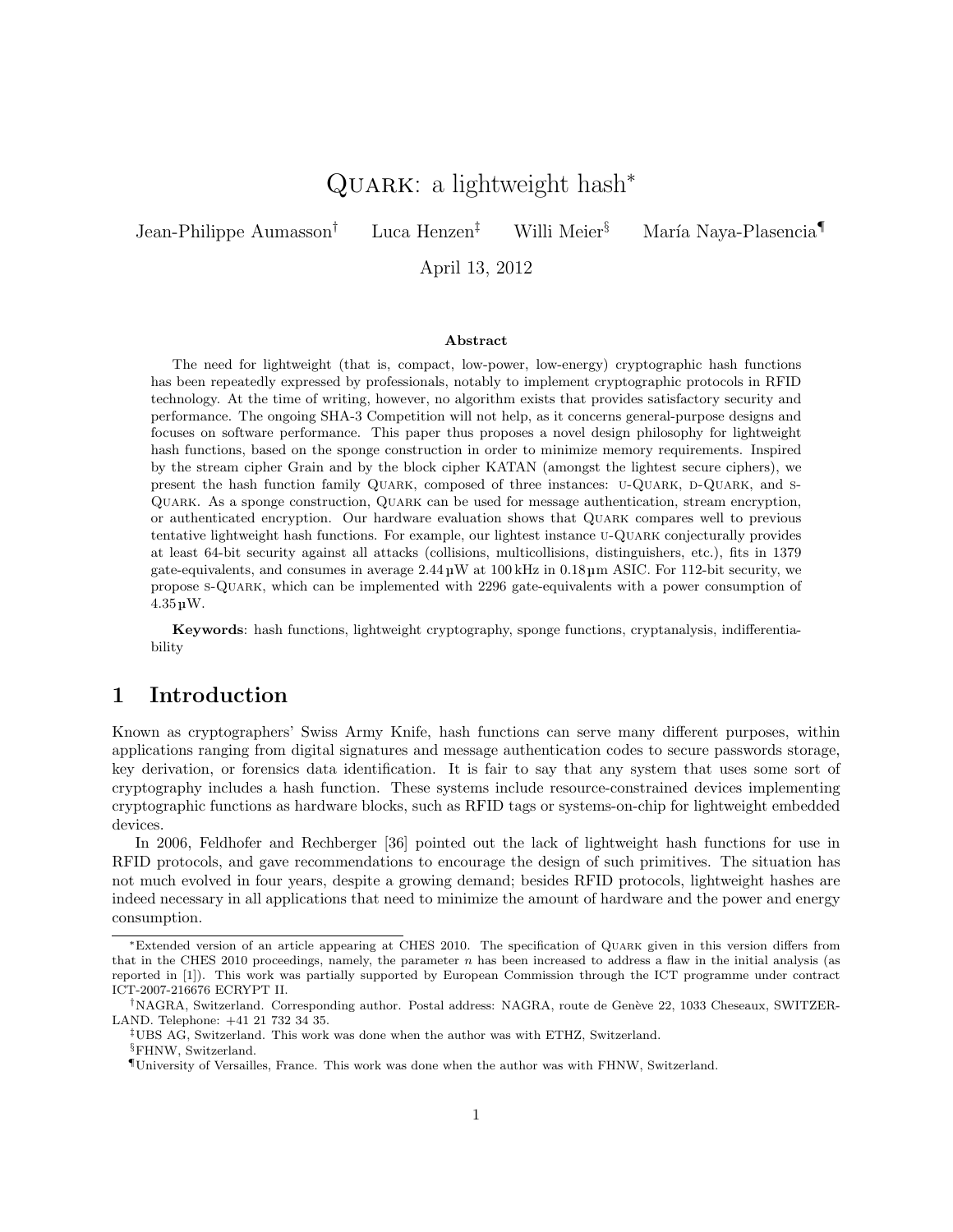Despite the need for lightweight hash functions, a dedicated approach to create secure and efficient algorithms remains to be found. New designs are thus of clear practical interest. In this paper, we address this problem and present a novel approach to design lightweight hashes, illustrated with the proposal of a new family of functions, called Quark.

We expose our design philosophy in  $\S 2$ , before a complete specification of QUARK in  $\S 3$ . Then,  $\S 4$  presents the rationale behind the Quark design, and §5 reports on our preliminary security analysis. Our hardware implementation is presented in §6.

#### Related works

The SHA-3 Competition [54] aims to develop a general-purpose hash function, and received as many as 64 original and diverse submissions. Most of them, however, cannot reasonably be called lightweight, as most need more than (say) 10 000 gate equivalents (GE). An exception is CubeHash [11], which can be implemented with 7630 GE in 0.13 µm ASIC [8] to produce digests of up to 512 bits. For comparison, Feldhofer and Wolkerstorfer [37] reported an implementation of MD5 (128-bit digests, 0.35 µm ASIC) with 8001 GE, O'Neill [55] implemented SHA-1 (160-bit digests, 0.18 µm ASIC) with 6122 GE, and the compression function MAME by Yoshida et al [62] (256-bit digests, 0.18 µm ASIC) fits in 8100 GE. These designs, however, are still too demanding for many low-end devices.

A step towards lightweight hashing is the 2008 work by Bogdanov et al. [23], which presented constructions based on the lightweight block cipher present [22]. They proposed to instantiate the Davies-Meyer construction (i.e.,  $E_m(h) \oplus h$ , where  $E_m(h)$  denotes the encryption of h with key m by the block cipher E) with PRESENT-80, giving a hash function with 64-bit digests. This hash function, called DM-PRESENT, was implemented with 1600 GE in 0.18 µm ASIC.

Another interesting approach was taken with Shamir's SQUASH [59] keyed hash function, which processes short strings only, offers 64-bit preimage resistance, and is expected to need fewer than 1000 GE. However, SQUASH is not collision resistant—as it targets RFID authentication protocols where collision resistance is unnecessary—and so is inappropriate for applications requiring a collision-resistant hash function.

In 2010, reduced versions of the hash function Keccak (finalist in the SHA-3 Competition) were proposed [15]. For example, a version of Keccak returning 64-bit digests was implemented with 2520 GE in 0.13 µm ASIC [47].

After the first publication of Quark at CHES 2010 [5], other lightweight hash designs appeared, based on the sponge construction. These include PHOTON (presented at CRYPTO 2011 [43]) and SPONGENT (presented at CHES 2011 [21]).

At the time of writing, we have not been informed of any third-party results improving on our preliminary security analysis.

## 2 Design philosophy

As noted in [23, §2], designers of lightweight cryptographic algorithms or protocols have to trade off between two opposite design philosophies. The first consists in creating new schemes from scratch, whereas the second consists in reusing available schemes and adapting them to system constraints. While Bogdanov et al. [23] are more in line with the latter approach—as illustrated by their DM-PRESENT proposal—we tend more towards the former.

Although Quark borrows components from previous works, it integrates a number of innovations that make it unique and that optimize its lightweightness. As explained in this section, QUARK combines

- a sponge construction with a capacity  $c$  equal to the digest length  $n$ ,
- a core permutation inspired by previous primitives, optimized for reduced resources consumption.

We introduce this design strategy as an attempt to optimize its security-performance ratio. Subsequent proposals of lightweight hash functions followed a similar strategy, with photon and spongent respectively building their core permutations on AES- and SERPENT-like algorithms.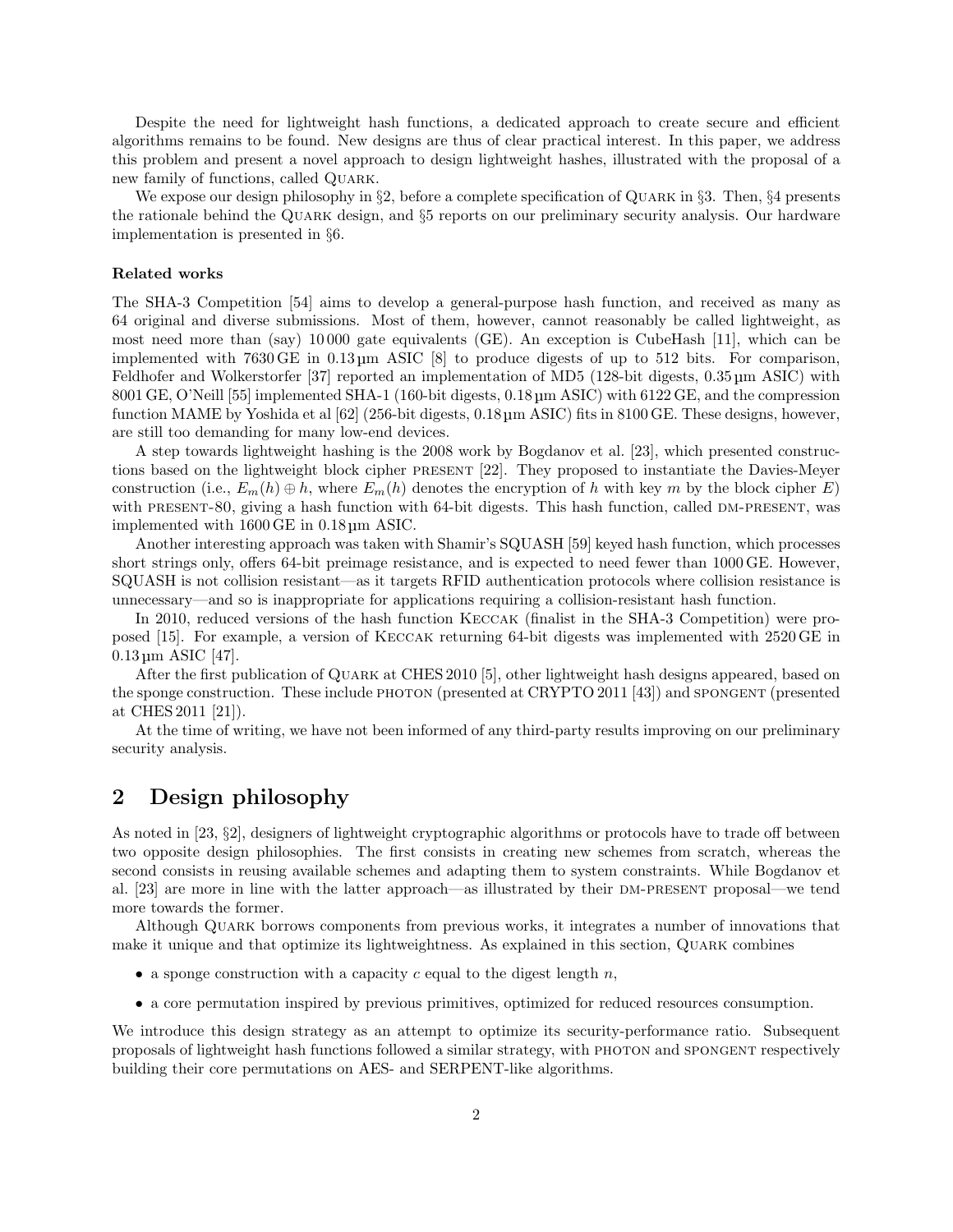## 2.1 Separating digest length and security level

We observe that the digest length of a hash function has generally been identified with its security level, with (say) n-bit digests being equivalent to n-bit security against preimage attacks. However, this rule restricts the variety of designs, as it forces designers to exclude design paradigms that may otherwise increase usability or performance.

The notion of capacity, introduced in the context of sponge functions [14], was a first step towards a separation of digest length and security level, and thus towards more inventive designs (as showed, by the hash family RADIOGATUN  $[13]$ . In particular, the necessity of *n*-bit (second) preimage resistance is questionable from a pragmatic standpoint, when one needs to assume that  $2^{n/2}$  is an infeasible effort, to avoid birthday collision search. Designers may thus relax the security requirements against (second) preimages—as informally suggested by several researchers in the context of the SHA-3 Competition—so as to propose more efficient algorithms. For example, in [10] the designer of the SHA-3 candidate CubeHash [11] proposed instances with suboptimal preimage resistance (i.e., below  $2<sup>n</sup>$ ) for efficiency purposes. We believe that lightweight hashes would benefit from separating digest length and security level. For this, we use a sponge construction and target a single security level against all attacks, including second preimage attacks, collision attacks, and any differentiating attack (although higher, optimal resistance of  $2<sup>n</sup>$  is offered against preimage attacks).

## 2.2 Working with shift registers

Shift registers are a well-known construction in digital circuits, generally implemented as a simple cascade of flip-flops. In cryptography, linear or non-linear feedback shift registers have been widely used as a building block of stream ciphers, thanks to their simplicity and efficiency of implementation (be it in terms of area or power consumption).

In the design of Quark, we opt for an algorithm based on bit shift registers combined with (non-linear) Boolean functions, rather than for a design based on S-boxes combined with a linear layer (as photon and spongent). This is motivated by the simplicity of description and of implementation, and by the close-tooptimal area requirements it induces. Indeed, the register serves both to store the internal state (mandatory in any construction) and to perform the operations bringing confusion and diffusion. The only extra circuit is devoted to the implementation of the feedback functions, which combines bits from the registers to compute the new bit fed into the register.

Since good shift register-based algorithms are known, we do not reinvent the wheel and propose a core algorithm inspired from the stream cipher family Grain [45,46] and from the block cipher family KATAN [26], which are arguably the lightest known secure stream cipher and block cipher. Although both these designs are inappropriate for direct reuse in a hash function, both contain excellent design ideas, which we integrate in our lightweight hash Quark. A goal of this best-of-both approach is to build on solid foundations while at the same time adapting the algorithm to the attack model of a hash function.

To summarize, our approach is not to instantiate classical general-purpose constructions with lightweight components, but rather to make the whole design lightweight by optimizing all its parts: security level, construction, and core algorithm. An outcome of this design philosophy, the hash family Quark, is described in the next section.

## 3 Description of the QUARK hash family

This section gives a complete specification of QUARK and of its three proposed instances: U-QUARK, D-Quark, and s-Quark. In particle physics, the u-quark is lighter than the d-quark, which itself is lighter than the s-quark; our eponym hash functions compare similarly.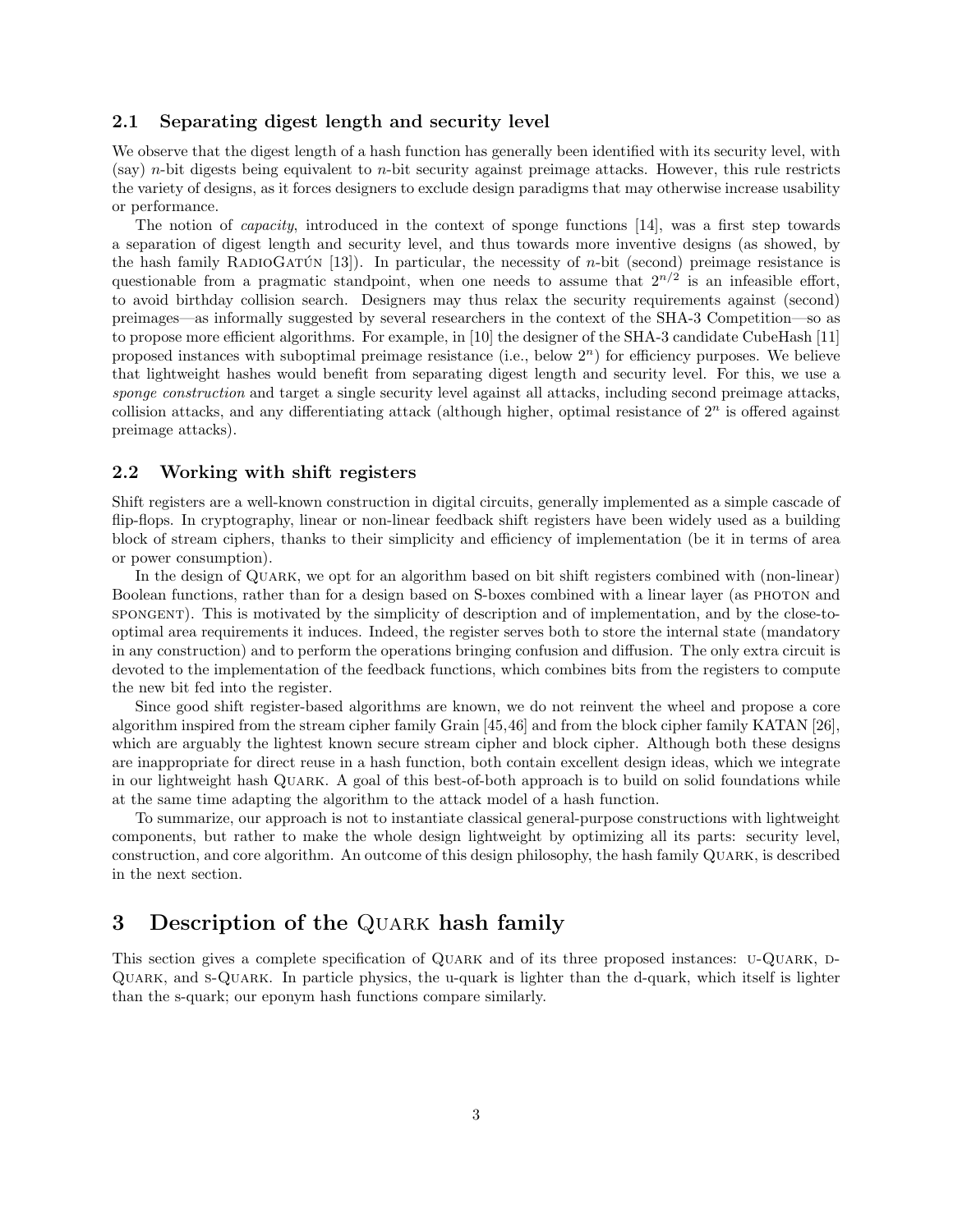

Figure 1: The sponge construction as used by QUARK, for the example of a 4-block (padded) message.

## 3.1 Sponge construction

QUARK uses the sponge construction, depicted in Fig. 1, and a b-bit permutation  $P$  (that is, a bijective function over  $\{0,1\}$ <sup>b</sup>).

Following the notations introduced in [14], a QUARK instance is parametrized by a *rate* (or block length) r, a capacity c, and an output length n. The width  $b = r + c$  of a sponge construction is the size of its internal state. We denote this internal state  $s = (s_0, \ldots, s_{b-1})$ , where  $s_0$  is referred to as the *first* bit of the state.

Given a predefined initial state of b bits (specified for each instance of QUARK in Appendix A), the sponge construction processes a message  $m$  in three steps:

- 1. Initialization: the message is padded by appending a '1' bit followed by the minimal (possibly zero) number of '0' bits to reach a length that is a multiple of  $r$ .
- 2. Absorbing phase: the r-bit message blocks are XOR'd with the last r bits of the state (that is  $s_{b-r}, \ldots, s_{b-2}, s_{b-1}$ , interleaved with applications of the permutation P. The absorbing phase starts with an XOR between the first block and the state, and it finishes with a call to the permutation P.
- 3. Squeezing phase: the last r bits of the state are returned as output, interleaved with applications of the permutation  $P$ , until n bits are returned. The squeezing phase starts with the extraction of  $r$  bits, and also finishes with the extraction of  $r$  bits.

## 3.2 Permutation

QUARK uses a permutation denoted  $P$ , inspired by the stream cipher Grain and by the block cipher KATAN (see §4.3 for details).

As depicted in Fig. 2, the internal state of P is viewed as three feedback shift registers (FSRs) two non-linear ones (NFSRs) of  $b/2$  bits each, and a linear one (LFSR) of  $\lceil \log 4b \rceil$  bits. The state at epoch  $t \ge 0$ is thus composed of

- An NFSR X of  $b/2$  bits, denoted  $X^t = (X_0^t, \ldots, X_{b/2-1}^t)$ .
- An NFSR Y of  $b/2$  bits, denoted  $Y^t = (Y_0^t, \ldots, Y_{b/2-1}^t)$ .
- An LFSR L of  $\lceil \log 4b \rceil$  bits, denoted  $L^t = (L_0^t, \ldots, L_{\lceil \log 4b \rceil 1}^t)$ .

Given a b-bit input, P proceeds in three stages, as described below.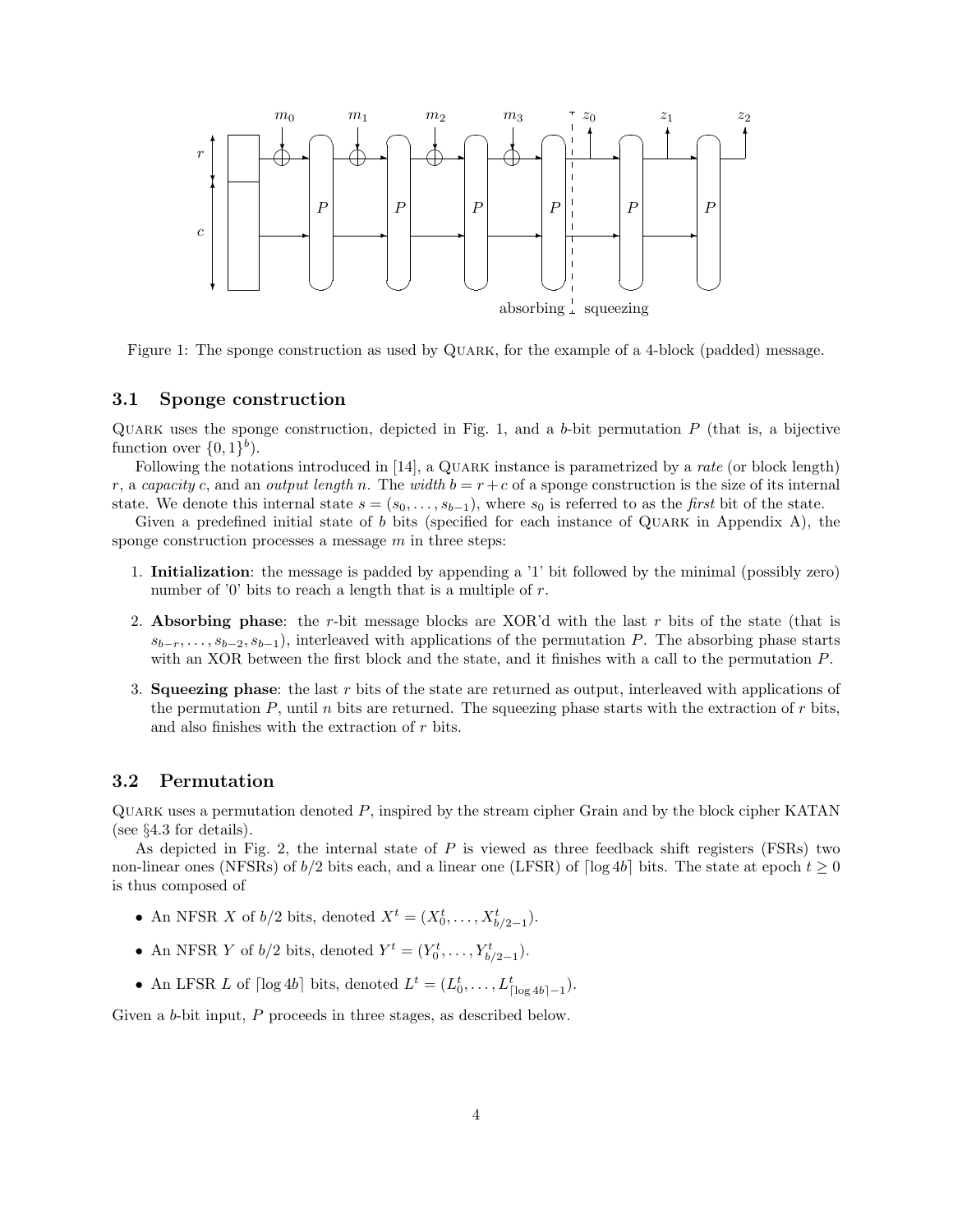#### 3.2.1 Initialization

Upon input of the b-bit internal state of the sponge construction  $s = (s_0, \ldots, s_{b-1})$ , P initializes its internal state as follows:

- *X* is initialized with the first  $b/2$  input bits:  $(X_0^0, ..., X_{b/2-1}^0) := (s_0, ..., s_{b/2-1}).$
- *Y* is initialized with the last  $b/2$  input bits:  $(Y_0^0, ..., Y_{b/2-1}^0) := (s_{b/2}, ..., s_{b-1}).$
- L is initialized to the all-one string:  $(L_0^0, \ldots, L_{\lceil \log 4b \rceil 1}^0) := (1, \ldots, 1)$ .

### 3.2.2 State update

From an internal state  $(X^t, Y^t, L^t)$ , the next state  $(X^{t+1}, Y^{t+1}, L^{t+1})$  is determined by clocking the internal mechanism as follows:

1. The function h is evaluated upon input bits from  $X^t, Y^t$ , and  $L^t$ , and the result is written  $h^t$ :

$$
h^t := h(X^t, Y^t, L^t) .
$$

2. X is clocked using  $Y_0^t$ , the function f, and  $h^t$ :

$$
(X_0^{t+1}, \ldots, X_{b/2-1}^{t+1}) := (X_1^t, \ldots, X_{b/2-1}^t, Y_0^t + f(X^t) + h^t) .
$$

3. Y is clocked using the function g and  $h^t$ :

$$
(Y_0^{t+1}, \ldots, Y_{b/2-1}^{t+1}) := (Y_1^t, \ldots, Y_{b/2-1}^t, g(Y^t) + h^t) .
$$

4. L is clocked using the function p:

$$
(L_0^{t+1},\ldots,L_{\lceil \log 4b \rceil}^{t+1}) := (L_1^t,\ldots,L_{\lceil \log 4b \rceil-1}^t,p(L^t)) \ .
$$

## 3.2.3 Computation of the output

Once initialized, the state of Quark is updated 4b times. The output is defined as the final value of the NFSRs  $X$  and  $Y$ , using the same bit ordering as for the initialization. That is, the new internal state of the sponge construction is set to

$$
s = (s_0, \ldots, s_{b-1}) = (X_0^{4b}, X_1^{4b}, \ldots, Y_{b/2-2}^{4b}, Y_{b/2-1}^{4b}).
$$

## 3.3 Proposed instances

We propose three different flavors of QUARK: U-QUARK, D-QUARK, and S-QUARK. For each, we give its rate r, capacity c, width b, digest length n, and its functions f, g, and h. For all flavors of QUARK, we have  $\lceil \log 4b \rceil = 10$ , thus the data-independent LFSR L is of 10 bits. The function p, used by L, is the same for all three instances: given a register L, p returns  $L_0 + L_3$ .

Table 1 summarizes the parameters of the three instances proposed.

u-Quark is the lightest flavor of Quark. It was designed to provide 128-bit preimage resistance and at least 64-bit security against all other attacks, and to admit a parallelization degree of 8. It has parameters  $r = 8, c = 128, b = 136, n = 136.$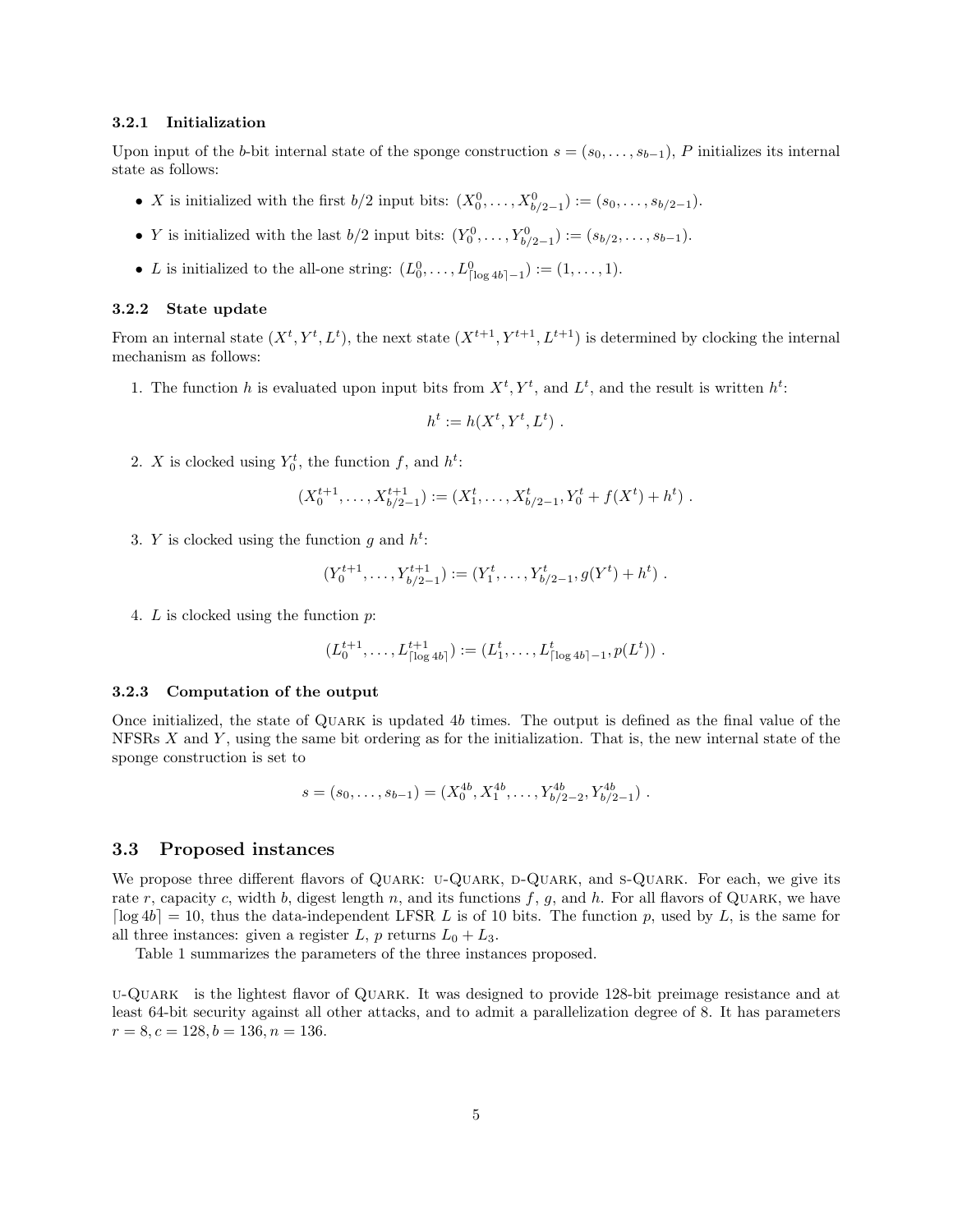

Figure 2: Diagram of the permutation of QUARK.

| Instance   | Rate<br>(r) | Capacity<br>(c) | (b) | Width Rounds Digest<br>(4b) | (n) |
|------------|-------------|-----------------|-----|-----------------------------|-----|
| U-QUARK    |             | 128             | 136 | 544                         | 136 |
| $D-QUARK$  | 16          | 160             | 176 | 704                         | 176 |
| $s$ -QUARK | 32          | 224             | 256 | 1024                        | 256 |

| Table 1: Parameters of the proposed instances of QUARK. |  |  |  |
|---------------------------------------------------------|--|--|--|
|                                                         |  |  |  |

**Function**  $f$ . Given a 68-bit register  $X$ ,  $f$  returns

$$
X_0 + X_9 + X_{14} + X_{21} + X_{28} + X_{33} + X_{37} + X_{45} + X_{50} + X_{52} + X_{55} + X_{55}X_{59} + X_{33}X_{37} + X_9X_{15} + X_{45}X_{52}X_{55} + X_{21}X_{28}X_{33} + X_9X_{28}X_{45}X_{59} + X_{33}X_{37}X_{52}X_{55} + X_{15}X_{21}X_{55}X_{59} + X_{37}X_{45}X_{52}X_{55}X_{59} + X_9X_{15}X_{21}X_{28}X_{33} + X_{21}X_{28}X_{33}X_{37}X_{45}X_{52}.
$$

**Function** g. Given a 68-bit register  $Y$ , g returns

$$
Y_0 + Y_7 + Y_{16} + Y_{20} + Y_{30} + Y_{35} + Y_{37} + Y_{42} + Y_{49} + Y_{51} + Y_{54} + Y_{54}Y_{58} + Y_{35}Y_{37} + Y_7Y_{15} + Y_{42}Y_{51}Y_{54} + Y_{20}Y_{30}Y_{35} + Y_7Y_{30}Y_{42}Y_{58} + Y_{35}Y_{37}Y_{51}Y_{54} + Y_{15}Y_{20}Y_{54}Y_{58} + Y_{37}Y_{42}Y_{51}Y_{54}Y_{58} + Y_7Y_{15}Y_{20}Y_{30}Y_{35} + Y_{20}Y_{30}Y_{35}Y_{37}Y_{42}Y_{51} .
$$

**Function** h. Given 68-bit registers X and Y, and a 10-bit register  $L$ , h returns

$$
L_0 + X_1 + Y_2 + X_4 + Y_{10} + X_{25} + X_{31} + Y_{43} + X_{56} + Y_{59}
$$
  
+
$$
Y_3X_{55} + X_{46}X_{55} + X_{55}Y_{59} + Y_3X_{25}X_{46} + Y_3X_{46}X_{55}
$$
  
+
$$
Y_3X_{46}Y_{59} + L_0X_{25}X_{46}Y_{59} + L_0X_{25}.
$$

d-Quark is the second-lightest flavor of Quark. It was designed to provide 160-bit preimage resistance and at least 80-bit security against all other attacks, and to admit a parallelization degree of 8. It has parameters  $r = 16$ ,  $c = 160$ ,  $b = 176$ ,  $n = 176$ .

**Function** f. D-QUARK uses the same function f as U-QUARK, but with taps 0, 11, 18, 19, 27, 36, 42, 47, 58, 64, 67, 71, 79 instead of 0, 9, 14, 15, 21, 28, 33, 37, 45, 50, 52, 55, 59, respectively.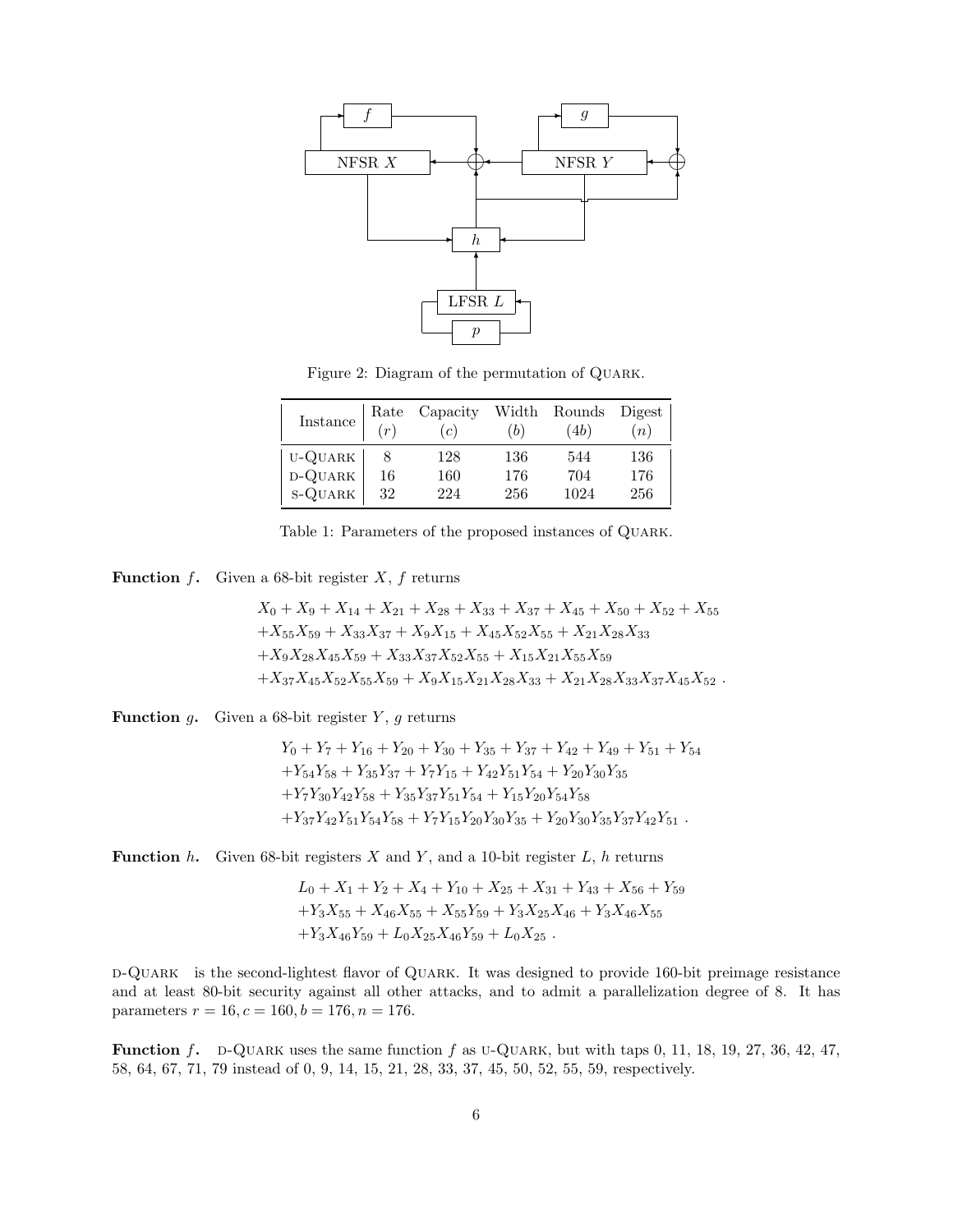**Function** g. d-Quark uses the same function g as u-Quark, but with taps 0, 9, 19, 20, 25, 38, 44, 47, 54, 63, 67, 69, 78 instead of 0, 7, 15, 16, 20, 30, 35, 37, 42, 49, 51, 54, 58, respectively.

**Function** h. Given 88-bit registers X and Y, and a 10-bit register  $L$ , h returns

$$
L_0 + X_1 + Y_2 + X_5 + Y_{12} + Y_{24} + X_{35} + X_{40} + X_{48} + Y_{55} + Y_{61} + X_{72} + Y_{79} + Y_4X_{68} + X_{57}X_{68} + X_{68}Y_{79} + Y_4X_{35}X_{57} + Y_4X_{57}X_{68} + Y_4X_{57}Y_{79} + L_0X_{35}X_{57}Y_{79} + L_0X_{35}.
$$

s-Quark is the heaviest flavor of Quark. It was designed to provide 224-bit preimage resistance and at least 112-bit security against all other attacks, and to admit a parallelization degree of 16. It has parameters  $r = 32, c = 224, b = 256, n = 256.$ 

**Function** f. s-QUARK uses the same function f as U-QUARK, but with taps 0, 16, 26, 28, 39, 52, 61, 69, 84, 94, 97,103,111 instead of 0, 9, 14, 15, 21, 28, 33, 37, 45, 50, 52, 55, 59, respectively.

**Function** q. s-QUARK uses the same function f as U-QUARK, but with taps  $0, 13, 28, 30, 37, 56, 65, 69$ , 79, 92, 96,101,109 instead of 0, 7, 15, 16, 20, 30, 35, 37, 42, 49, 51, 54, 58, respectively.

**Function** h. Given 128-bit registers X and Y, and a 10-bit register L, h returns

$$
L_0 + X_1 + Y_3 + X_7 + Y_{18} + Y_{34} + X_{47} + X_{58} + Y_{71} + Y_{80} + X_{90} + Y_{91} + X_{105} + Y_{111} + Y_8 X_{100} + X_{72} X_{100} + X_{100} Y_{111} + Y_8 X_{47} X_{72} + Y_8 X_{72} X_{100} + Y_8 X_{72} Y_{111} + L_0 X_{47} X_{72} Y_{111} + L_0 X_{47}.
$$

## 3.4 Keying QUARK

As a sponge function, all results known on the sponge construction apply to Quark. This includes proofs of security for keyed modes of operation, as described in [12, 18]. A keyed sponge function processes its input by simply hashing the string composed of the key followed by the said input. The following primitives can then be realized:

- Message authentication code (MAC);
- Pseudorandom generator;
- Stream cipher;
- Random-access stream cipher;
- Key derivation function.

Furthermore, the QUARK instances can easily be modified to operate in the *duplex construction* (a variant of the sponge construction [17]), to allow the realization of functionalities as authenticated encryption or reseedable pseudorandom generators.

## 4 Design rationale

This section explains why we opted for a sponge construction and how we chose the internals of the P permutation.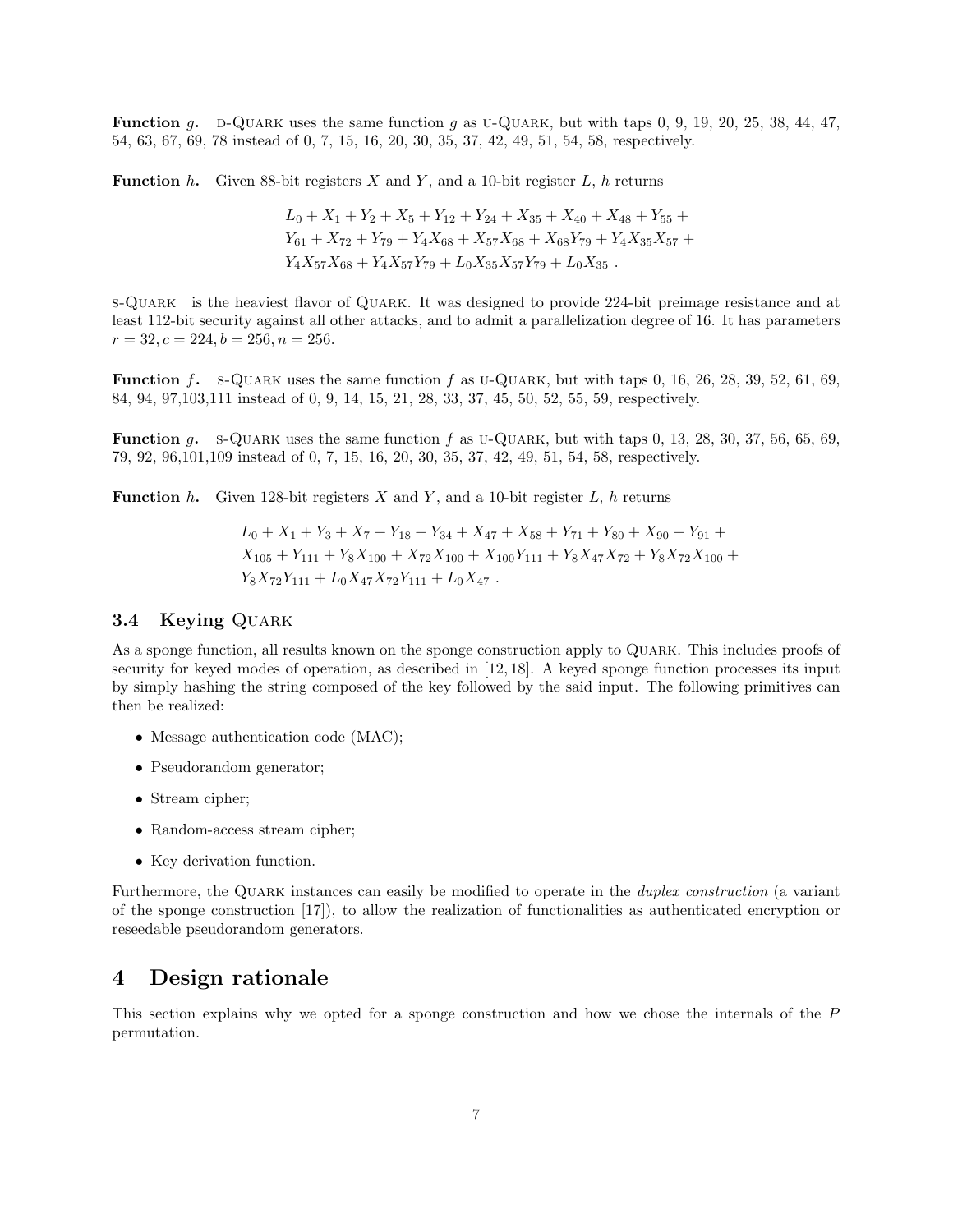### 4.1 Sponge construction

The sponge construction  $[14]$  is arguably the only real alternative to the classical Merkle-Damgård (MD) construction based on a compression function. Most other known constructions are indeed patched versions of MD, with larger internal state, prefix-free encoding, finalization functions, etc. [7, 19, 31].

Rather than a (non-injective) compression function, the sponge construction can rely on a single unkeyed permutation, and message blocks are integrated with a simple XOR in the internal state. Sponge functions do not require storage of message blocks nor of "feedforward" intermediate values as in Davies-Meyer constructions. Nevertheless, the sponge construction needs a larger state to achieve traditional security levels, which partially compensates those memory savings.

The sponge construction was proven to be indifferentiable from a random oracle (up to a bound of ap-The sponge construction was proven to be indifferentiable from a random oracle (up to a bound of approximately  $\sqrt{\pi}2^{c/2}$ ) when instantiated with a random permutation or transformation [14], which is the highest security level a hash construction can achieve. But its most interesting feature is its flexibility: given a fixed permutation  $P$ , varying the parameters  $r$ ,  $c$ , and  $n$  offers a wide range of trade-offs efficiency/security. This is well illustrated by the interactive page "Tune Keccak to your requirements" at http://keccak.noekeon.org/tune.html.

Note that during the absorbing phase of QUARK, message blocks are XOR'd to the *last r bits* of the internal state, that is, to the last bits of the Y register. This provides a better diffusion than if the first r bits were used, because differences introduced in the last bits remain in the register, while those in the first quickly disappear due to the bit shifts. During the squeezing phase, digest bits are also extracted from the *last*  $r$  bits of the state. The motivation is simple: these are the last bits computed by the permutation; extracting from the first bits would make the computation of the last rounds useless.

## 4.2 Separating digest length and security level

An originality of Quark is that its expected security level against (second) preimages differs from its digest length (see §5.1.2 for a description of the generic attack). In particular, the sponge construction, as used in Quark, offers a similar security against generic collision attacks and generic second preimage attacks of approximately  $2^{c/2}$ , and a preimage resistance of approximately  $2^c$  (that is, of  $2^{n-r} = 2^c$ ).

A disadvantage of this approach is that one "wastes" half the digest bits, as far as second preimage resistance is concerned. However, this little penalty brings dramatic performance gains, for it reduces memory requirements by about 50 % compared to classical designs with a same security level. For instance, u-Quark provides 64-bit security against collisions and second preimages using memory for 146 bits (i.e., the two NFSRs plus the LFSR), while DM-PRESENT provides 64-bit security against preimages but only 32-bit security against collisions with 128 bits of required memory.

Furthermore, the choice of a single security level against all attacks is less confusing for users, who may not be able to determine the security property required for each particular protocol, and then to evaluate the security of the hash function with respect to that property. Quark provides a single security bound against all attacks, including length extension attacks, multicollision attacks, etc., with increased preimage resistance of  $2^c$ .

## 4.3 Permutation algorithm

We now justify the choices made to design P. First, we chose an algorithm based on shift registers rather than on S-boxes because in the latter one needs to implement circuits for several Boolean functions (to represent an S-box), rather than a single one in a (serial) implementation of a shift register. Moreover, S-box-based designs typically include a linear transform, which, though cheap to implement, is not necessary in a shift register-based design (as diffusion is performed by the bit shifts within the register). Algorithms based on shift registers also tend to be easier to scale and to implement. To avoid "reinventing the wheel", we borrowed most design ideas from the stream cipher Grain and from the block cipher KATAN, as detailed below.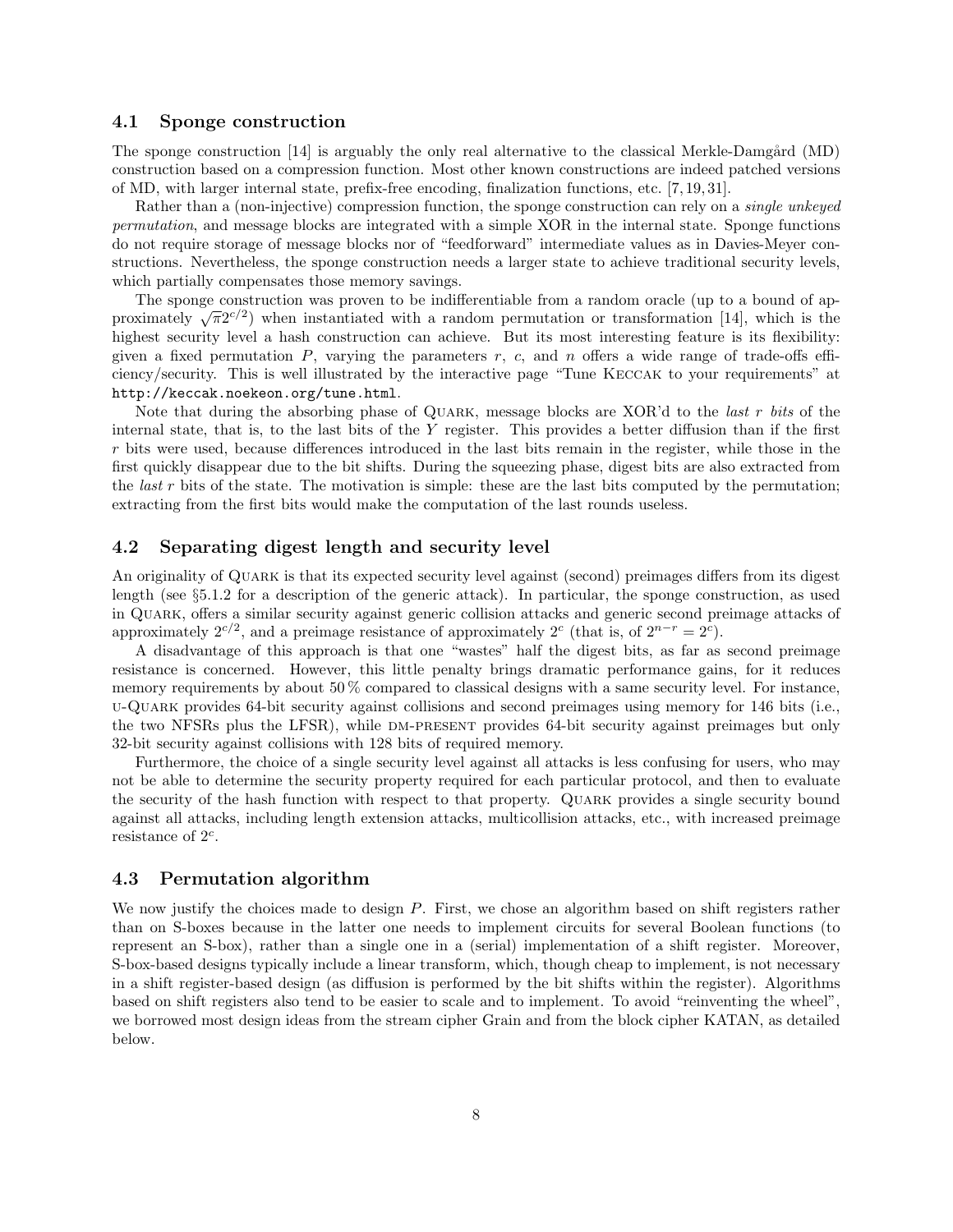#### 4.3.1 Grain

The Grain family of stream ciphers is composed of Grain-v1, Grain-128, and Grain-128a. The stream cipher Grain-v1 [46] was chosen in 2008 as one of the four "promising new stream ciphers" by the ECRYPT eSTREAM Project. It consists of two 80-bit shift registers combined with three Boolean functions, which makes it one of the lightest designs ever: Good and Benaissa [41] reported an implementation in 0.18 µm ASIC with 1294 GE, for a power consumption of  $3.3 \mu$ W at 100 kHz. Grain-128 [45] is the 128-bit instance of the Grain family, with 128-bit registers, 128-bit keys, and different Boolean functions. In 2011, a new member of the Grain family was proposed: Grain-128a [42] is an improved version of Grain-128 that incorporates (optional) authentication and countermeasures against known attacks (asymmetric padding, higher nonlinearity).

The main advantages of the Grain ciphers are their simplicity and their performance flexibility (due to the possibility of parallelized implementations). However, a direct reuse of Grain fails to give a secure permutation for a hash function, because of "slide distinguishers" (see §5.4), of the existence of differential characteristics [27], and of (conjectured) statistical distinguishers for Grain-128 [3, 49]. Furthermore, the full Grain-128 can be attacked using advanced cube attacks [32, 34]. At the time of writing, no third-party attack on Grain-128a has been published.

## 4.3.2 KATAN

The block cipher family KATAN [26] is inspired by the stream cipher Trivium [28] and builds a keyed permutation with two NFSRs combined with two light quadratic Boolean functions. Its small block sizes (32, 48, and 64 bits) plus the possibility of "burnt-in key" (with the KTANTAN family) lead to very small hardware footprints: 802 GE for KATAN32, and 462 GE for KTANTAN32 [26]. Published thirdparty cryptanalysis includes shortcut attacks on KTANTAN (unapplicable to KATAN) [24,61], side-channel analysis using algebraic tools [6], and attacks on reduced versions of KATAN [49, 50].

KATAN's use of two NFSRs with short feedback delay (unlike Grain's NFSR and LFSR, where feedback delay is at least eight clockings) contributes to a rapid growth of the density and degree of implicit algebraic equations, which complicates differential and algebraic attacks. Another interesting design idea is its use of a LFSR acting both as a counter of the number of rounds, and as an auxiliary input to the inner logic (to simulate two distinct types of rounds). Like Grain, however, KATAN is inappropriate for a direct reuse in a hash function, because of its small block size.

### 4.3.3 Taking the best of both

Based on the above observations, we decided to borrow the following features from Grain (more precisely, from Grain-v1):

- A mechanism in which each register's update depends on both registers.
- Boolean functions of high degree (up to six, rather than two in KATAN) and high density.

From KATAN, we chose to reuse:

- Two NFSRs instead of an NFSR and an LFSR; Grain's use of a LFSR was motivated by the need to ensure a long period during the keystream generation (where the LFSR is autonomous), but this seems unnecessary for hashing. Moreover, the dissimmetry in such a design is a potential threat for a secure permutation.
- An auxiliary LFSR to act as a counter and to avoid self-similarity of the round function.

Furthermore, we aimed to choose the parallelization degree as a reasonable trade-off between performance flexibility and security. The number of rounds, equal to four times the size of the internal state, was chosen high enough to provide a comfortable security margin against future attacks.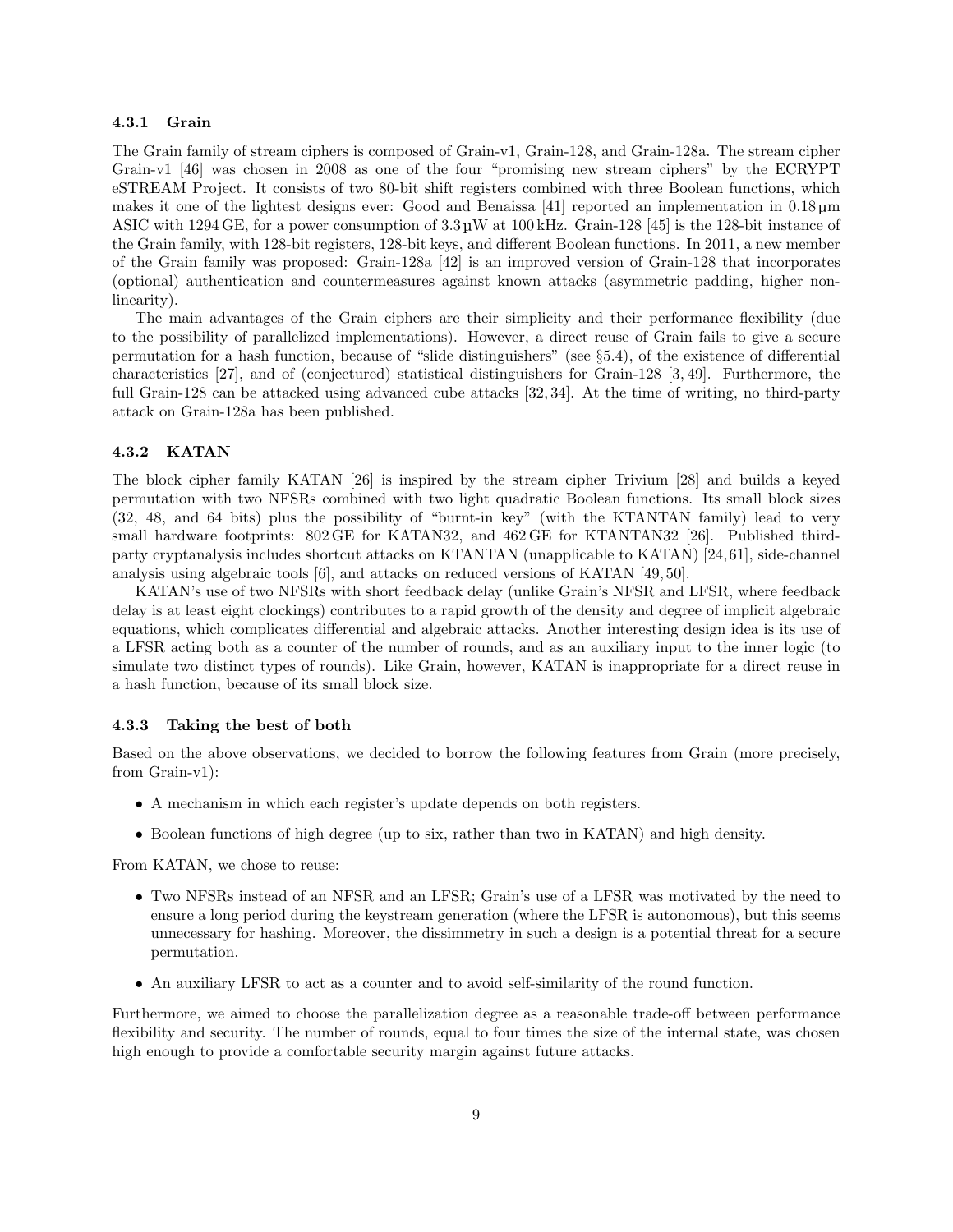| Instance       | Boolean<br>function | Var. |   | Deg. Non-lin. $(max)$ | Resil. |
|----------------|---------------------|------|---|-----------------------|--------|
| Quark (all)    |                     | 13   | 6 | 3440 (4056)           | 3      |
| QUARK (all)    | $\mathfrak{g}$      | 13   | 6 | 3440 (4056)           | 3      |
| U-QUARK        | h.                  | 12   | 3 | 1280 (2016)           | 6      |
| D-QUARK        | h.                  | 15   | 3 | 10240 (16320)         | 9      |
| <b>S-QUARK</b> | h.                  | 16   | 3 | 20480 (32640)         | 10     |

Table 2: Properties of the Boolean functions of each QUARK instance (for  $h$ , we consider that the parameter  $L_0$  is zero).

#### 4.3.4 Choice of the Boolean functions

The quality of the Boolean functions in P strongly affects its security. We thus first chose the functions in Quark according to their individual properties, according to known metrics (see, e.g., [58]). The final choice was made by observing the empirical resistance of the combination of the three functions to known attacks (see §5.2-5.3).

The most important properties to consider in the design of Boolean functions for cryptographic applications are

- *Non-linearity*: the distance to the set of affine functions.
- Resilience: the maximum level of correlation immunity, i.e., the maximum number of variables that one can fix and still obtain a balanced function.
- Algebraic degree: the maximum degree of a monomial in the algebraic normal form (ANF) of the function.
- *Density*: the proportion of monomials appearing in the ANF.

Non-linearity and resilience are closely related to the feasability of attacks based on linear approximations. The degree and density affect the possibility of (higher-order) differential attacks, as they respectively relate to the notions of confusion and diffusion. For efficiency purposes, however, one seldom uses functions of optimal degree and density.

In QUARK, we chose f and q functions similar to the non-linear function of Grain-v1. These functions achieve good, though suboptimal, non-linearity and resilience (see Table 2). They have degree six and include monomials of each degree below six. An increase of the degree (from two to six) induces only marginal extra cost in terms of hardware gates, since AND logic needs fewer gates than XOR logic (respectively, approximately one and 2.5). The distinct taps for each register break the symmetry of the design. Note that KATAN also employs similar functions for each register's feedback.

As h function, distinct for each flavor of QUARK, we use a function of lower degree than f and g, but with more linear terms to increase the cross-diffusion between the two registers.

#### 4.3.5 Choice of the taps

The taps of f and g, which correspond respectively to indices within the X and Y registers, were chosen with respect to criteria both analytical (invertibility, irregularity of intervals between two consecutive taps) and empirical (measured diffusion and resistance to cube testers and differential attacks). For h, and contrary to Grain, taps are distributed uniformly in  $X$  and  $Y$ .

For both f, g, and h, no tap is chosen in the last N bits of the register, where N equals eight for  $U$ -Quark and d-Quark, and 16 for s-Quark. This allows one to parallelize an implementation of Quark in  $N$  branches by implementing up to  $N$  instances of each function in parallel, and thus to compute  $N$ updates of the mechanism within a single clock cycle. We chose a lower (maximum) parallelization degree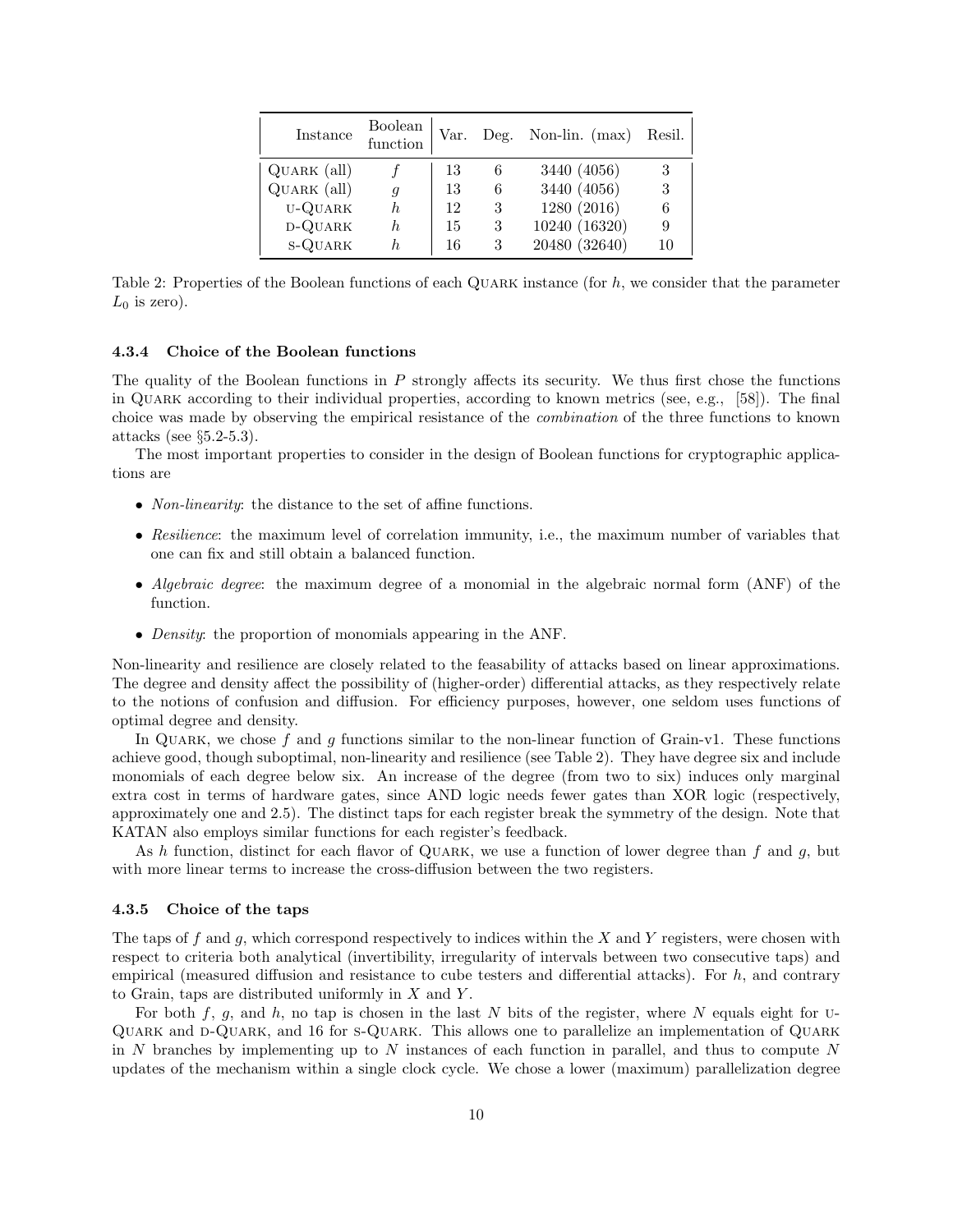| Instance                                           | Collision                           | 2nd preimage                     | Preimage                                         |
|----------------------------------------------------|-------------------------------------|----------------------------------|--------------------------------------------------|
|                                                    | $\rm resistance$                    | resistance                       | resistance                                       |
| QUARK $ 2^{c/2} $<br>U-QUARK<br>D-QUARK<br>s-QUARK | $\frac{1}{2}64$<br>280<br>$2^{112}$ | 2c/2<br>2064<br>280<br>$2^{112}$ | $\mathcal{P}^c$<br>$2^{128}$<br>$2^{160}$<br>224 |

Table 3: Security of the proposed instances of Quark against the standard security notions, in terms of approximate expected number of computations of P.

than Grain, because the shorter feedback delay contributes to a more rapid growth of the degree and density of the implicit algebraic equations.

## 5 Preliminary security analysis

This section summarizes the known formal security arguments applying to Quark, as well as our preliminary cryptanalysis results. We applied state-of-the-art cryptanalysis techniques to all flavors of Quark, including cube attacks and conditional differential attacks, and could obtain results on at most 25 % of P's rounds.

## 5.1 The hermetic sponge strategy

Like the SHA-3 finalist KECCAK [15], QUARK follows the *hermetic sponge strategy*, which consists in adopting the sponge construction with a permutation that should not have exploitable properties. The indifferentiability proof of the sponge construction [14] implies that any non-generic attack on a Quark hash function leads to a distinguisher for its permutation  $P$  (but a distinguisher for  $P$  does not necessarily lead to an attack on QUARK). This reduces the security of  $P$  to that of the hash function that uses it.

Since Quark follows the hermetic sponge strategy, the indifferentiability proof in [14] is directly applicable. The proof ensures an expected complexity at least  $\sqrt{\pi}2^{c/2}$  against any *differentiating attack*, regardless of the digest length. This covers for example multicollision attacks or herding attacks [48]. Below we give the known refined bounds for the sponge construction regarding the three standard security notions—as described in [44]—and apply them to the parameters of Quark. Table 3 summarizes the latter results.

#### 5.1.1 Collision resistance

Collisions for the sponge construction can be found by searching collisions on either the  $n$ -bit output, or  $c$ bits of the internal state (thanks to the possibility of choosing two appropriate r-bit blocks to complete the collision). The collision resistance of a sponge is thus  $\min(2^{n/2}, 2^{c/2})$ . The proposed instances of QUARK have  $c < n$ , thus have a collision resistance  $2^{c/2}$ .

#### 5.1.2 Second preimage resistance

The generic second preimage attack against Quark is similar to the generic preimage attack against the hash function CubeHash [11], which was described in [9] and discussed in [2]. It is a meet-in-the-middle attack that searches for a collision on the internal state, starting from the initial state (forwards) and from a subsequent state that leads to the target digest (backwards). For a success chance  $1 - 1/e \approx 0.63$ , one requires approximately  $2^{c/2}$  trials in each direction, since r bits of the state can be controlled by choosing an adequate message block. This is equivalent to more than  $2^{c/2+1}$  evaluations of P and thus to more than  $b2^{c/2+3}$  clocks of P's mechanism, that is,  $2^{74}$ ,  $2^{90}$ , and  $2^{123}$  clocks for U-, D-, and S-QUARK respectively.

Note that, contrary to CubeHash, the above attack cannot be used to search for preimages of Quark. This is because one cannot easily determine two distinct final states that yield the same digest, due to the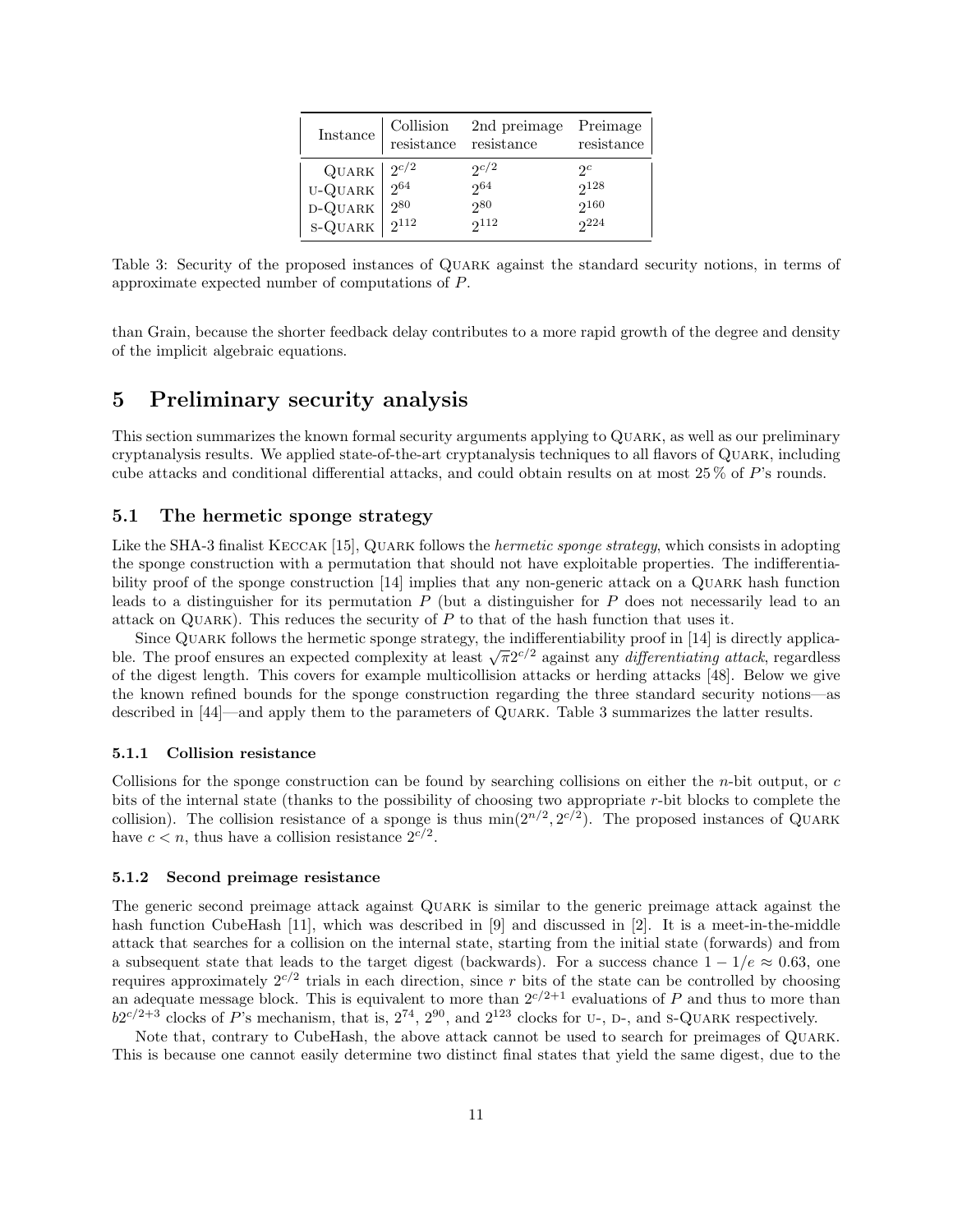|           | Total            | Rounds attacked                           |                |                |  |  |  |  |
|-----------|------------------|-------------------------------------------|----------------|----------------|--|--|--|--|
| Instance  | $\,$ rounds $\,$ | in $2^8$                                  | in $2^{16}$    | in $2^{24}$    |  |  |  |  |
| U-QUARK   |                  | 544   109 (20.0%) 111 (20.4%) 114 (21.0%) |                |                |  |  |  |  |
| D-QUARK   | 704              | 144 $(20.5\%)$                            | 144 $(20.5\%)$ | 148 $(21.0\%)$ |  |  |  |  |
| $S-QUARK$ | 1024             | 213 (20.8 %) 220 (21.5 %) 222 (21.7 %)    |                |                |  |  |  |  |

Table 4: Highest number of rounds t such that the state  $(X^t, Y^t)$  could be distinguished from random using a cube tester with the given complexity. Percentage of the total number of rounds is given in parentheses.

sponge construction—CubeHash does not follow the sponge construction, but a variant of it that allows such an attack.

If n is smaller than  $c/2$ , however, a second preimage attack has complexity below  $2^{c/2}$ . We thus have the general formula min( $2^n, 2^{c/2}$ ). Our QUARK instances have  $n > c/2$ . thus offer  $2^{c/2}$  security against second preimage attacks.

#### 5.1.3 Preimage resistance

The original proof of security of the sponge construction gave the bound  $\min(2^n, 2^{c/2})$  on the (second) preimage resistance of a sponge function. However, no preimage attack proper to sponge functions with complexity  $2^{c/2}$  was known. Instead, the expected workload to find a preimage was previously estimated to  $2^{n-r} + 2^{c/2}$  in [12, §5.3], although that was not proven optimal. It was later proven [16] that the preimage resistance of a sponge function is essentially  $\min(2^{n-r}, 2^c)$ : Theorem 2 in [16, §4.2] implies that if the permutation P has no structural flaw, then finding the internal state leading to a given sequence of output blocks has complexity approximately  $2<sup>c</sup>$ . The bound on preimage resistance follows from the fact that finding a preimage implies that the state can be recovered. Note that in QUARK, we have  $n - r = c$ .

The bound above was further refined in [44], which established the bound min  $(2^{\min(b,n)}, \max(2^{\min(b,n)-r}, 2^{c/2}))$ . Our QUARK instances have  $b = n$ , and thus have preimage resistance  $min(2^b, 2^c) = 2^c$ . The generic attack consists in searching for the c bits of internal state that squeeze to the  $n-r$  target digest, and then performing a meet-in-the-middle to connect the final state to the initial state, as for a second preimage attack.

### 5.2 Resistance to cube attacks and cube testers

The recently proposed cube attacks [33] and cube testers [4] are higher-order differential cryptanalysis techniques that exploit weaknesses in the algebraic structure of a cryptographic algorithm. Cube testers can be seen as generalized versions of previous monomials tests [35, 57]. These techniques are mostly relevant for algorithms based on non-linear components whose ANF has low degree and low density (e.g., the feedback function of an NFSR). Cube testers were for example applied [3] to the stream cipher Grain-128 [45]. Cube attacks/testers are thus tools of choice to attack (reduced versions of) Quark's permutation, since it resembles to the Grain ciphers, though with an enhanced security.

Recall that Quark targets security against any nontrivial structural distinguisher for its permutation P. We thus applied cube testers rather than cube attacks, for the former are distinguishers rather than key-recovery attacks. We followed a methodology inspired by [3], using bitsliced C implementations of P and an evolutionary algorithm to optimize the parameters of the attack.

In our simplified attack model, the initial state is chosen uniformly at random to apply our distinguishers. Table 4 reports our results, which can be verified using the parameters given in Appendix C.

One observes in Table 4 that all Quark flavors showed a similar resistance to our cube testers, with a fraction of approximately  $21.0\%$  of the total number of rounds attacked with complexity  $2^{24}$ . It is difficult to extrapolate to higher complexities; the number of rounds attacked cannot be determined analytically to our present knowledge, though heuristical arguments can be given based on previous results [3, 4, 33]. The number of rounds attackable seems indeed to evolve logarithmically rather than linearly, as a function of the number of variables used. A worst-case assumption (for the designers) is thus that of a linear evolution.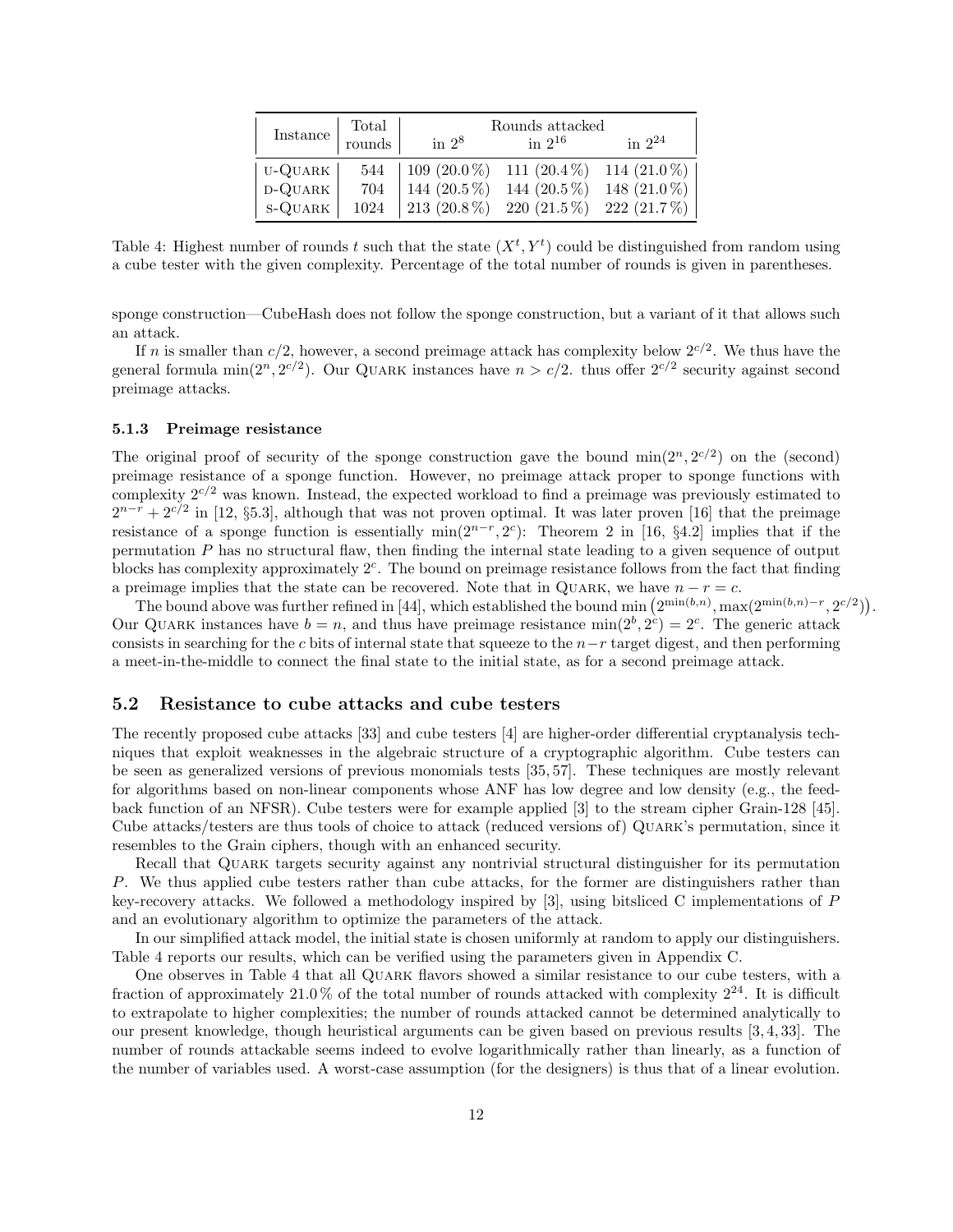|          | Total  | Rounds attacked                              |                                        |                |  |  |  |
|----------|--------|----------------------------------------------|----------------------------------------|----------------|--|--|--|
| Instance | rounds | in $2^8$                                     | in $2^{16}$                            | in $2^{24}$    |  |  |  |
| U-QUARK  |        | 544   109 (20.0 %) 116 (21.3 %) 119 (21.9 %) |                                        |                |  |  |  |
| D-QUARK  | 704    | $135(19.2\%)$                                | $145(20.6\%)$                          | 148 $(21.0\%)$ |  |  |  |
| S-QUARK  | 1024   |                                              | 206 (20.1 %) 211 (20.6 %) 216 (21.1 %) |                |  |  |  |

Table 5: Highest number of rounds t such that the state  $(X^t, Y^t)$  could be distinguished from random using a simple differential distinguisher with the given complexity. Percentage of the total number of rounds is given in parentheses.

Under this assumption, one could attack 126 rounds of U-QUARK in  $2^{64}$  (23.2% of the total), 162 rounds of D-QUARK in  $2^{80}$  (23.0%), and 271 rounds of S-QUARK in  $2^{112}$  (26.5%).

Using an efficient greedy search rather than evolutionary search seems likely to find better cubes, as suggested by a 2010 work by Stankovski [60]: he found a 40-bit cube leading to a distinguisher on 246 rounds, whereas [3] only reached 237 rounds with a cube of same size (an improvement of almost 5%).

Note that all of Grain-128's 256 rounds could be attacked in [3] in  $2^{24}$ ; this result, however, should not be compared to the value 222 reported in Table 4, since the latter attack concerns any bit of the internal state, while the former concerns the first keystream bit extracted from the internal state after 220 rounds. Our observation of a bias in P after 222 rounds would thus translate into a distinguisher on  $222 - 64 = 158$ of the rounds of a stream cipher derived from P. Conversely, one could thus attack  $220 + 64 = 284$  rounds of a version of Quark using Grain-128 in P, since a bias in the output comes from biases in bits of the internal state. The improved results by Stankovski [60] would lead to a distinguisher on  $256 + 64 = 320$  rounds of a version of P directly built from Grain-128. Therefore, although s-Quark uses registers of same length as Grain-128, it is significantly more resistant to cube testers, and shows a comfortable security margin.

## 5.3 Resistance to differential attacks

Differential attacks cover all attacks that exploit non-ideal propagation of differences in a cryptographic algorithm (or components thereof). A large majority of attacks on hash functions are at least partially differential, starting with the breakthrough results on MD5 and SHA-1. It is thus crucial to analyze the resistance of new designs to differential attacks. We applied a simple search for truncated differential, as well as state-of-the-art conditional differential attacks, as reported below.

#### 5.3.1 Simple truncated differential attacks

We first consider a simple attack model where the initial state is assumed chosen uniformly at random and where one seeks differences in the initial state that give biased differences in the state obtained after the (reduced-round) permutation. We focus on high-probability truncated differentials wherein the output difference concerns a small subset of bits (e.g., a single bit). These are sufficient to distinguish the (reducedround) permutation from a random one, and are easier to find for an adversary than differentials on all the b bits of the state.

First, we observe that it is easy to track differences during the first few rounds, and in particular to find probability-1 (truncated) differential characteristics for reduced-round versions. For example, in u-Quark, a difference in the bit  $Y_{29}^0$  in the initial state never leads to a difference in the output of f or of h at the 30th round; hence after  $(67 + 30) = 97$  rounds,  $X_0^{97}$  will be unchanged. Similar examples can be given for 117 rounds of D-QUARK and 188 rounds of s-QUARK. For higher number of rounds, however, it becomes difficult to manually track differences, and so an automated search becomes necessary. As a heuristical indicator of the resistance to differential attacks, we programmed an automated search for high-probability truncated differentials, given an input difference in a single bit. Table 5 presents our results, showing that we could attack approximately as many rounds with truncated differentials as with cube testers (see Table 4).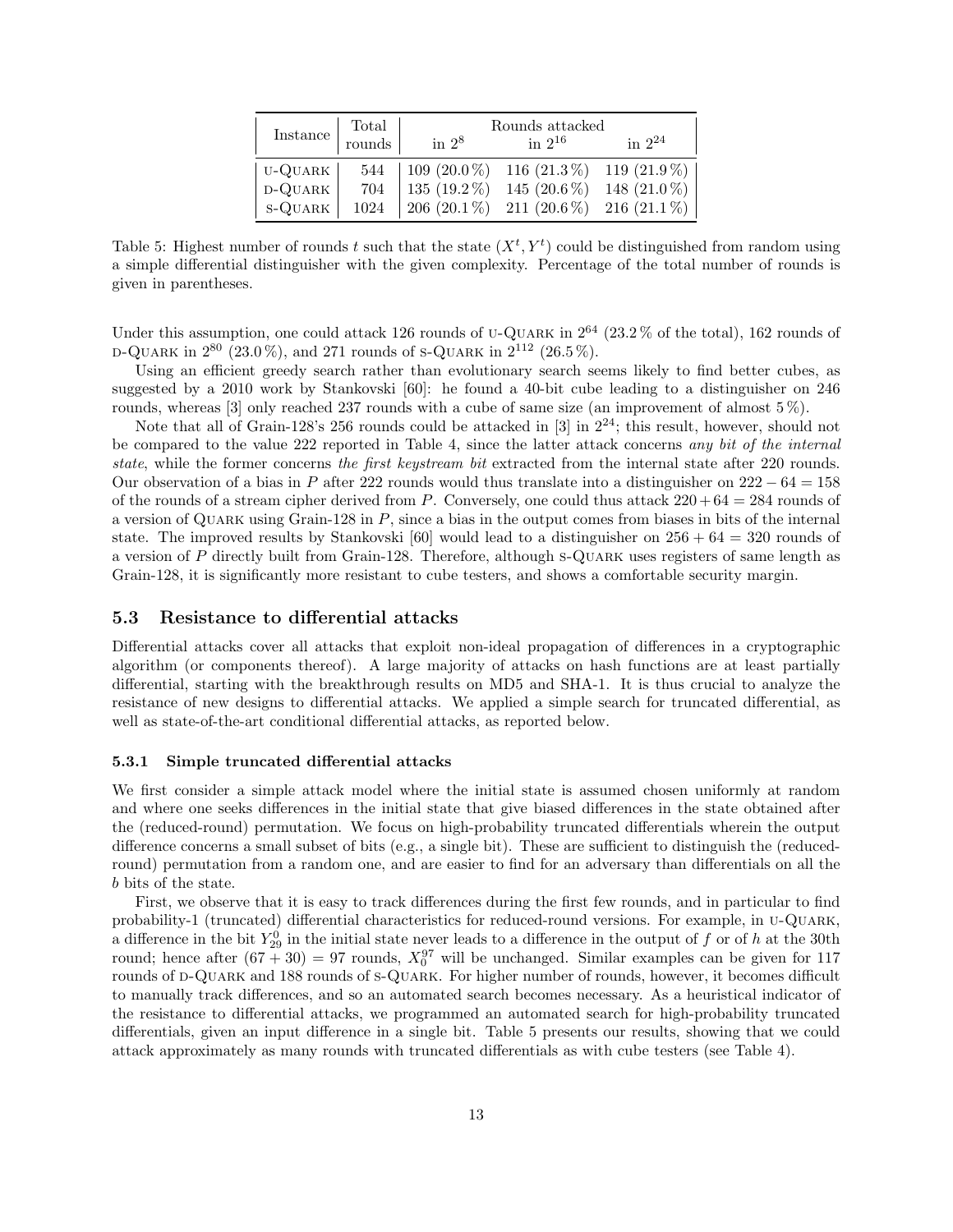| Instance  | Total  |                                              | Rounds attacked                        |                |
|-----------|--------|----------------------------------------------|----------------------------------------|----------------|
|           | rounds | in $2^2$                                     | in $2^{21}$                            | in $2^{27}$    |
| U-QUARK   |        | 544   111 (20.4 %) 123 (22.6 %) 136 (25.0 %) |                                        |                |
| D-QUARK   | 704    | $117(16.6\%)$                                | 151 $(21.4\%)$                         | 159 $(22.6\%)$ |
| $S-QUARK$ | 1024   |                                              | 206 (20.1 %) 233 (22.8 %) 237 (23.1 %) |                |

Table 6: Highest number of rounds t such that the state  $(X^t, Y^t)$  could be distinguished from random using a conditional differential distinguisher with the given complexity. Percentage of the total number of rounds is given in parentheses.

We expect advanced search techniques to give differential distinguishers for more rounds (e.g., where the sparse difference occurs slightly later in the internal state, as in [27]). However, such methods seem unlikely to apply to the 4b-round permutation of Quark. For example, observe that [27] presented a characteristic of probability 2−<sup>96</sup> for the full 256-round Grain-128; for comparison, s-Quark makes 1024 rounds, uses more complex feedback functions, and targets a security level of 112 bits; characteristics of probability greater than  $2^{-112}$  are thus highly improbable, even assuming that the adversary can control differences during (say) the first 256 rounds.

### 5.3.2 Resistance to conditional differential attacks

Conditional differential cryptanalysis [49, 50] is a technique introduced to analyze NFSR-based algorithms. This analysis is based on a truncated differential or higher-order differential where the attacker controls the first rounds with some conditions of different types. It was applied to (reduced versions of) KATAN, KTAN-TAN, Grain-v1, and Grain-128 to mount key-recovery attacks and distinguishing attacks. Unsurprisingly, conditional differential cryptanalysis applies to reduced versions of Quark's permutation P. Roughly speaking, these attacks start with a random initial state, then impose some conditions on the internal variables, and the samples are generated from some bits that will not modify the said conditions. We obtained the best results by using first order differentials on a single output bit of P.

Table 6 shows improved results compared to cube attacks and simple differential attacks (cf. Tables 4 and 5), but are still very far from 4b rounds (the slightly lower percentage of rounds attacked of  $D-QUARK$ can be explained by its low ratio parallelization degree over state size, although this point would require further investigation). We can expect that some conditions and differences would improve our results, but it seems unlikely that they will reach even 2b rounds of Quark's permutation.

## 5.4 Resistance to slide resynchronization attacks

Suppose that the initial state of the LFSR of Quark is not the all-one string, but instead is determined by the input of P—that is, P is redefined to accept  $(b+10)$  rather than b input bits. It is then straightforward to distinguish the modified P from a random transform: pick a first initial state  $(X^0, Y^0, L^0)$ , and consider the second initial state  $(X^{0}, Y^{0}, L^{0}) = (X^{1}, Y^{1}, L^{1}),$  i.e., the state obtained after clocking the first state once. Since all rounds are identical, the shift will be preserved between the two states, leading to final states  $(X^{4b}, Y^{4b}, L^{4b})$  and  $(X^{4b}, Y^{4b}, L^{4b}) = (X^{4b+1}, Y^{4b+1}, L^{4b+1})$ . One thus obtains two input/output pairs satisfying a nontrivial relation, which is a distinguisher for the modified P considered. The principle of the attack is that of slide attacks on block ciphers [20]; we thus call the above a slide distinguisher.

The above idea is at the basis of "slide resynchronization" attacks on Grain-v1 and Grain-128 [27, 51], which are related-key attacks using as relation a rotation of the key, to simulate a persistent shift between two internal states.

To avoid the slide distinguisher, we use a trick previously used in KATAN: making each round dependent on a bit coming from a LFSR initialized to a fixed value, in order to simulate two distinct types of rounds. It is thus impossible to have two valid initial states shifted by one or more clocks, and such that the shift persists through the 4b rounds.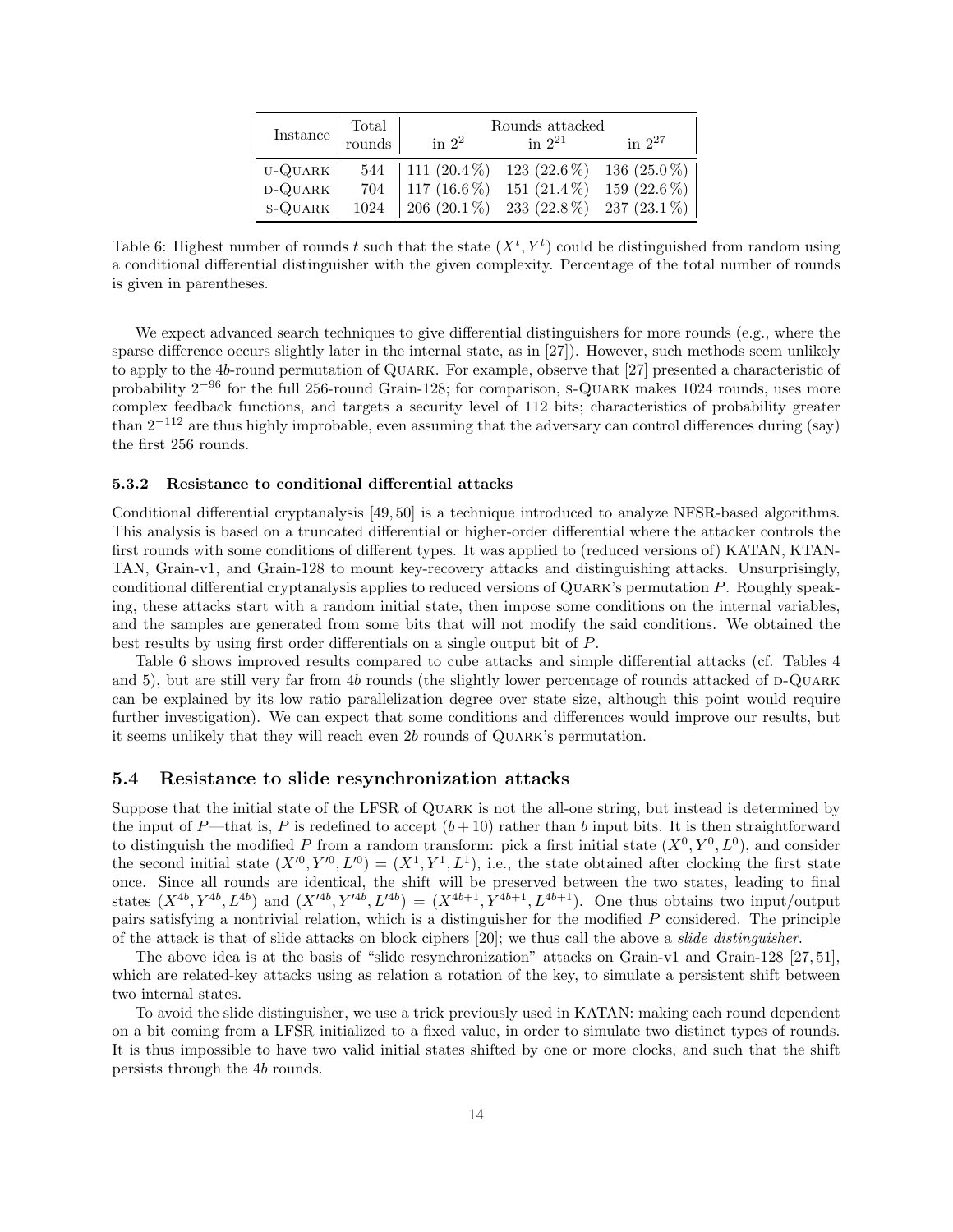## 5.5 Resistance to side-channel attacks

Implementations of hash functions are potential targets of side-channel attacks in keyed settings when the adversary's goal is to obtain information on the key (previous works include DPA on HMAC-SHA-2 [53], and template attacks on HMAC-SHA-1 [39]). Without keys, side-channel attacks can also be a threat; for example fault injection can force a message to successfully pass the integrity check, DPA can be used to obtain information on an unknown message (e.g., a password) hashed multiple times with distinct salts, etc.

Like most cryptographic algorithms (including PRESENT [56]), an unprotected implementation of QUARK is likely to be vulnerable to side-channel attacks, in particular to DPA (see [38] for a DPA of Grain). Protected implementations are expected to need at least thrice more gates than the implementations reported below, due to the overhead imposed by countermeasures such as hiding and masking.

## 6 Hardware implementation

This section reports our hardware implementation of the Quark instances. Note that Quark is not optimized for software (be it 64- or 8-bit processors), and other designs are preferable for such platforms (such as PHOTON  $[43]$ . We thus focus our evaluation on hardware efficiency.

Our results arise from pure simulations, and are thus not supported by real measurements on a fabricated chip. However, we believe that this evaluation gives a fair and reliable overview of the overall VLSI performance of QUARK.

## 6.1 Architectures

Three characteristics make Quark particularly attractive for lightweight hashing: first, the absence in its sponge construction of "feedforward" values, which normally would require additional dedicated memory components; second, its use of shift registers, which are straightforward to implement in hardware; and third, the possibility of several space/time implementation trade-offs. Based on the two extremal trade-off choices, we designed two architecture variants of U-QUARK, D-QUARK, and S-QUARK:

- Serial architecture: Only one permutation module, hosting the circuit for the functions  $f, g$ , and  $h$ , is implemented. Each clock cycle, the bits of the registers  $X$ ,  $Y$ , and  $L$  are shifted by one. These architectures correspond to the most compact designs. They contain the minimal circuitry needed to handle incoming messages and to generate the correct output digests.
- Parallel architecture: The number of the implemented permutation modules corresponds to the parallelization degree given in §3.3. The bits in the registers are accordingly shifted. These architectures increase the number of rounds computed per cycle—and therefore the throughput—at extra area costs.

In addition to the three feedback shift registers, each design has a dedicated controller module that handles the sponge process. This module is made up of a finite-state machine and of two counters for the round and the output digest computation. After processing all message blocks during the absorbing phase, the controller switches automatically to the squeezing phase (computation of the digest), if no further r-bit message blocks are given. This implies that the message has been externally padded.

## 6.2 Methodology

We described the serial and parallel architectures of each QUARK instance in functional VHDL, and synthesized the code with Synopsys Design Vision-2009.06 targeting the UMC 0.18  $\mu$ m 1P6M CMOS technology with the FSA0A C cell library from Faraday Technology Corporation. We used the generic process (at typical conditions), instead of the low-leakage for two reasons: first the leakage dissipation is not a big issue in 0.18 µm CMOS, and second, for such small circuits the leakage power is about two orders of magnitude smaller than the total power. To provide a thorough and more reliable analysis, we extended the implementation up to the back-end design. Place and route have been carried out with the help of Cadance Design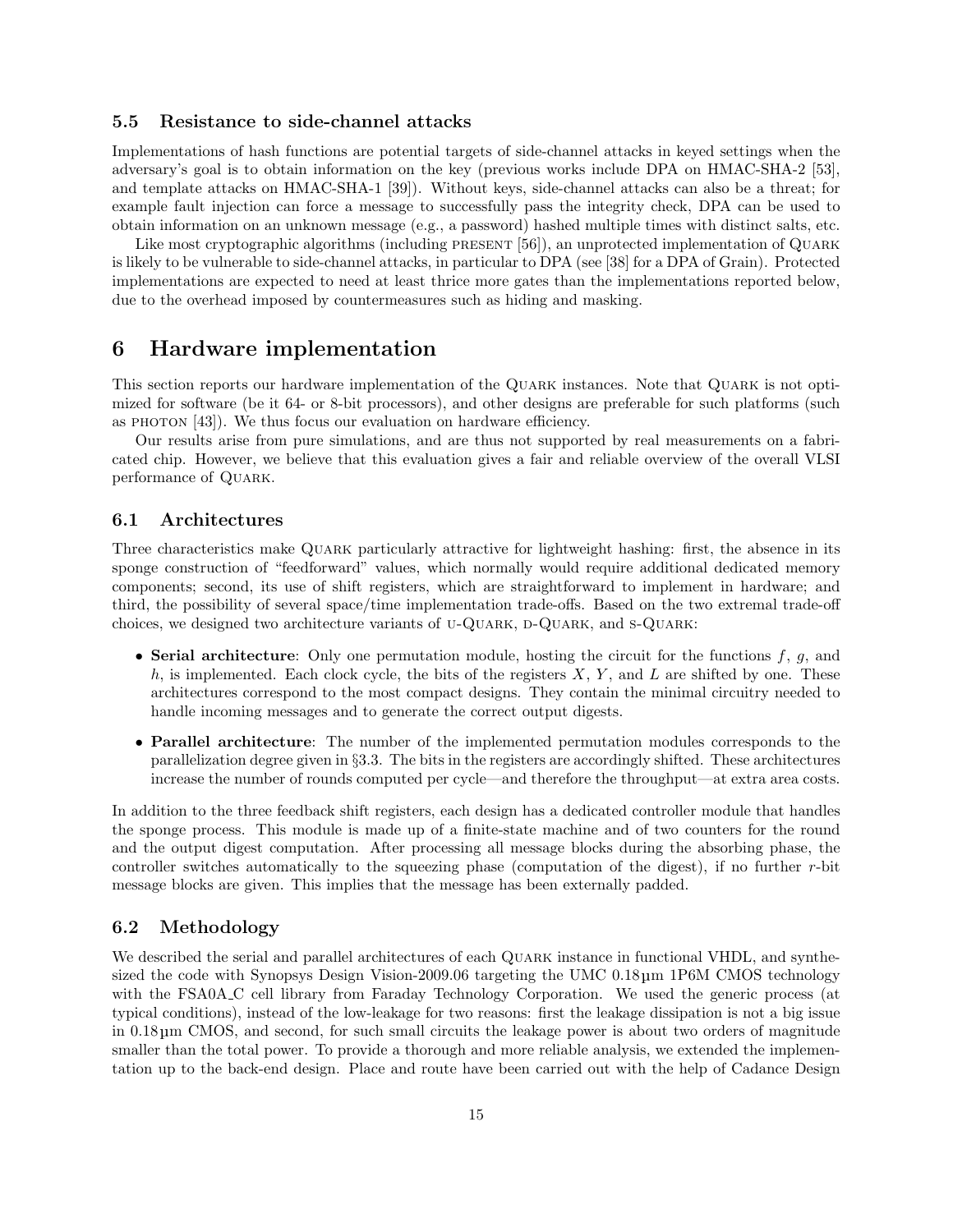Systems Velocity-9.1. In a square floorplan, we set a 98 % row density, i.e., the utilization of the core area. Two external power rings of 1.2 µm were sufficient for power and ground distribution. In this technology six metal layers are available for routing. However, during the routing phase, the fifth and the sixth layers were barely used. The design flow has been placement, clock tree synthesis, and routing with intermediate timing optimizations.

Each architecture was implemented at the target frequency of 100 kHz. As noted in [23, 26], this is a typical operating frequency of cryptographic modules in RFID systems. Power simulation was measured for the complete design under real stimuli simulations (two consecutive 512-bit messages) at 100 kHz. The switching activity of the circuit's internal nodes was computed generating Value Change Dump (VCD) files. These were then used to perform statistical power analysis in the velocity tool. Besides the mean value, we also report the peak power consumption, which is a limiting parameter in RFID systems (a maximum of 27 µW is suggested in [37]). Table 7 reports the performance metrics obtained from our simulations at 100 kHz. To give an overview of the best speed achievable, we also implemented the parallel architectures increasing the timing constraints (see Table 8).

## 6.3 Results and discussion

As reported in Table 7, each of the three serial designs needs fewer than 2300 GE, thus making 112-bit security affordable for restricted-area environments. Particularly appealing for ultra-compact applications is the u-Quark function, which offers 64-bit security but requires only 1379 GE and dissipates less than  $2.5 \,\mu$ W. To the best of our knowledge, U-QUARK is lighter than all previous designs with comparable security claims. We expect an instance of QUARK with 256-bit security (e.g., with  $r = 64$ ,  $c = 512$ ) to fit in 4500 GE.

Note that in the power results of the Quark circuits, the single contributions of the mean power consumption are 68 % of internal, 30 % of switching, and 2 % of leakage power. Also important is that the peak value exceeds maximally 27 % of the mean value.

The maximum speed achieved by the parallel cores is 357 Mbps with s-Quark×16 clocked with a period of 1.4 ns (see Table 8). At this frequency, the values of the power dissipation increase up to 30-60 mW . The leakage component does not contribute significantly. Indeed, 38 % of the total power is devoted to switching, with the rest for internal power. We do not exclude the possibility to reach higher speed ratios with different architectures. In practice, the latency could be further reduced by implementing more permutation modules. Due to the tap configuration in the function f, g, and h, this would also increase the circuit complexity (i.e., more area and lower frequency), which was outside the scope of this analysis.

### 6.3.1 Comparison to previous designs

As reported in Table 7, the functions  $DM-PRESENT-80/128$  and  $H-PRESENT-128$  also offer time/space implementation trade-offs. For a same second preimage resistance of at least 64 bits, u-Quark fits in a smaller area (1379 vs. 1600 GE), and even the 80-bit-secure D-QUARK does not need more GE than DM-PRESENT-128. In terms of throughput, however, Quark underperforms present-based designs. Not only, the figures provided in Table 7 and 8 are computed for a generic long-size message, omitting the latency of the squeezing phase. Indeed, since Quark has a smaller rate than the digest size, the complete hash value is only generated after additional executions of the permutation P. In the case of small-size messages, this behavior penalizes Quark and more in general the sponge construction, with respect to the present-based hash functions. The significantly smaller speed values may be due to Quark's higher security margin (note that 26 of the 31 rounds of present, as a block cipher, were attacked [29], suggesting a thin security margin against distinguishers in the "open key" model of hash functions). Moreover, Quark provides at least 64 bit preimage resistance, while both DM-PRESENT versions are limited to a 32-bit collision resistance, making collision search practical.

Compared to the small versions of Keccak, which follow the same design philosophy as Quark, the latter have lower area requirements for a given security level (even when comparing 0.18 µm with 0.13 µm technologies). Implementations in  $|47|$  also suggest a higher power consumption than QUARK.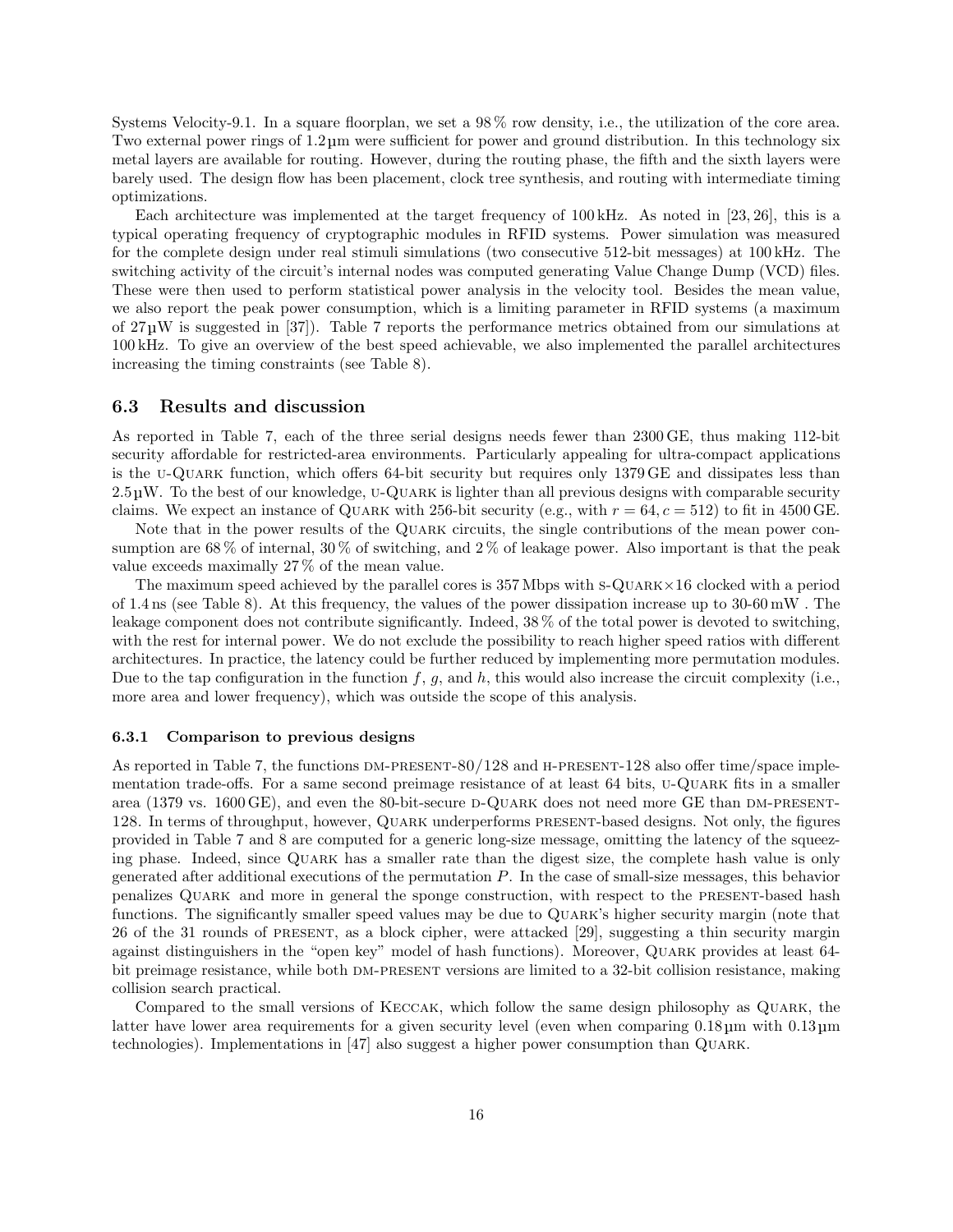|                                                                                |                | $\mathrm{Parameters}^a$ |                  |        | Security | Area <sup>b</sup>                                               | Lat.                                                                                                | Thr.      | Power $\lceil \mu W \rceil$ |                          |
|--------------------------------------------------------------------------------|----------------|-------------------------|------------------|--------|----------|-----------------------------------------------------------------|-----------------------------------------------------------------------------------------------------|-----------|-----------------------------|--------------------------|
| Hash function                                                                  | $\overline{n}$ | $\overline{c}$          | $\boldsymbol{r}$ | Pre    | Col      | [GE]                                                            | [cycles]                                                                                            | [kbps]    | Mean                        | Peak                     |
| U-QUARK                                                                        | 136            | 128                     | 8                | 128    | 64       | 1379                                                            | 544                                                                                                 | 1.47      | 2.44                        | 2.96                     |
| $U-QUARK\times 8$                                                              | 136            | 128                     | 8                | 128    | 64       | 2392                                                            | 68                                                                                                  | 11.76     | 4.07                        | 4.84                     |
| D-QUARK                                                                        | 176            | 160                     | 16               | 160    | 80       | 1702                                                            | 704                                                                                                 | 2.27      | 3.10                        | $3.95\,$                 |
| $D-QUARK\times 8$                                                              | 176            | 160                     | 16               | 160    | 80       | 2819                                                            | 88                                                                                                  | 18.18     | 4.76                        | 5.80                     |
| <b>S-QUARK</b>                                                                 | 256            | 224                     | 32               | 224    | 112      | 2296                                                            | 1024                                                                                                | 3.13      | $4.35\,$                    | $5.53\,$                 |
| $S-QUARK \times 16$                                                            | 256            | 224                     | 32               | 224    | 112      | 4640                                                            | 64                                                                                                  | $50.00\,$ | 8.39                        | 9.79                     |
| Implementations of PRESENT-based hashes from [23]<br>$(0.18 \,\mathrm{\mu m})$ |                |                         |                  |        |          |                                                                 |                                                                                                     |           |                             |                          |
| DM-PRESENT-80                                                                  | 64             | 64                      | 80               | $64\,$ | $32\,$   | 1600                                                            | 547                                                                                                 | 14.63     | 1.83                        |                          |
| DM-PRESENT-80                                                                  | 64             | 64                      | 80               | 64     | 32       | 2213                                                            | 33                                                                                                  | 242.42    | 6.28                        |                          |
| DM-PRESENT-128                                                                 | 64             | 64                      | 128              | 64     | 32       | 1886                                                            | 559                                                                                                 | 22.90     | 2.94                        |                          |
| DM-PRESENT-128                                                                 | 64             | 64                      | 128              | 64     | 32       | 2530                                                            | 33                                                                                                  | 387.88    | 7.49                        |                          |
| H-PRESENT-128                                                                  | 128            | 128                     | 64               | 128    | 64       | 2330                                                            | 559                                                                                                 | 11.45     | 6.44                        |                          |
| H-PRESENT-128                                                                  | 128            | 128                     | 64               | 128    | 64       | 4256                                                            | 32                                                                                                  | 200.00    | 8.09                        |                          |
|                                                                                |                |                         |                  |        |          |                                                                 | Implementations <sup>c</sup> of KECCAK <sup>[200]</sup> from [15, §9.4] $(0.13 \,\mathrm{\upmu m})$ |           |                             |                          |
| KECCAK <sup>[72,128]</sup>                                                     | 200            | 128                     | 72               | 128    | 64       | 1300                                                            | 3870                                                                                                | 1.86      |                             |                          |
| KECCAK[40,160]                                                                 | 200            | 160                     | 40               | 160    | 80       | 1300                                                            | 3870                                                                                                | 1.03      |                             |                          |
| Implementations of $KECCAK[200]$ from [47] (0.13 µm)                           |                |                         |                  |        |          |                                                                 |                                                                                                     |           |                             |                          |
| KECCAK <sup>[72,128]</sup>                                                     | 200            | 128                     | 72               | 128    | 64       | 2520                                                            | 900                                                                                                 | 8.00      | 5.60                        |                          |
| KECCAK <sup>[72,128]</sup>                                                     | 200            | 128                     | 72               | 128    | 64       | 4900                                                            | 900                                                                                                 | 400.00    | 27.60                       | $\overline{\phantom{0}}$ |
| KECCAK[40,160]                                                                 | $200\,$        | 160                     | 40               | 160    | $80\,$   | 2520                                                            | 900                                                                                                 | 4.44      | 5.60                        | $\overline{\phantom{0}}$ |
| KECCAK[40,160]                                                                 | $200\,$        | 160                     | 40               | 160    | 80       | 4900                                                            | 900                                                                                                 | 222.22    | 27.60                       |                          |
|                                                                                |                |                         |                  |        |          | Implementations of PHOTON from [44] $(0.18 \,\mathrm{\upmu m})$ |                                                                                                     |           |                             |                          |
| PHOTON-128/16/16                                                               | 128            | 128                     | 16               | 112    | 64       | 1122                                                            | 996                                                                                                 | $1.61\,$  | 2.29                        |                          |
| PHOTON-128/16/16                                                               | 128            | 128                     | 16               | 112    | 64       | 1708                                                            | 156                                                                                                 | 10.26     | 3.45                        |                          |
| PHOTON-160/36/36                                                               | 160            | 160                     | 36               | 124    | 80       | 1396                                                            | 1332                                                                                                | 2.70      | 2.74                        | $\overline{\phantom{0}}$ |
| PHOTON-160/36/36                                                               | 160            | 160                     | 36               | 124    | 80       | 2117                                                            | 180                                                                                                 | 20.00     | 4.35                        | $\overline{a}$           |
| PHOTON-224/32/32                                                               | 224            | 224                     | 32               | 112    | 64       | 1736                                                            | 1716                                                                                                | 1.86      | 4.01                        |                          |
| PHOTON-224/32/32                                                               | 224            | 224                     | 32               | 112    | 64       | 2786                                                            | 204                                                                                                 | 15.69     | 6.50                        |                          |
| Implementations of SPONGENT from [21] $(0.13 \,\mathrm{\upmu m})$              |                |                         |                  |        |          |                                                                 |                                                                                                     |           |                             |                          |
| SPONGENT-128                                                                   | 128            | 128                     | $8\,$            | 120    | 64       | 1060                                                            | 2380                                                                                                | 0.34      | 2.20                        |                          |
| SPONGENT-128                                                                   | 128            | 128                     | 8                | 120    | 64       | 1687                                                            | 70                                                                                                  | 11.43     | 3.58                        |                          |
| SPONGENT-160                                                                   | 176            | 160                     | 16               | 144    | 80       | 1329                                                            | 3960                                                                                                | 0.40      | 2.85                        | $\overline{a}$           |
| SPONGENT-160                                                                   | 176            | 160                     | 16               | 144    | 80       | 2190                                                            | 90                                                                                                  | 17.78     | 4.47                        | $\overline{a}$           |
| SPONGENT-224                                                                   | 240            | 224                     | 16               | 208    | 112      | 1728                                                            | 7200                                                                                                | 0.22      | 3.73                        |                          |
| SPONGENT-224                                                                   | 240            | 224                     | 16               | 208    | 112      | 2903                                                            | 120                                                                                                 | 13.33     | 5.97                        |                          |

 $a$  For the non-sponge PRESENT-based functions,  $n, c, r$  are respectively the lengths of a digest, internal state, and message block.

 $b$  For QUARK implementations, one GE is the area of a 2-input drive-one NAND gate, i.e., in the target  $0.18 \,\mathrm{\upmu m}$  technology,  $9.3744 \,\mathrm{\upmu m}^2$ 

<sup>c</sup> These implementations use external memory to store the internal state.

Table 7: Compared hardware performance of present-based (post-synthesis), Keccak, and Quark (postlayout) lightweight hash functions. Note that the Quark results are post-layout figures. Security is expressed in bits (e.g., " $64$ " in the "Pre." column means that preimages can be found within approximately  $2^{64}$  calls to the function). Throughput and power consumption are given for a frequency of 100 kHz, assuming a long message.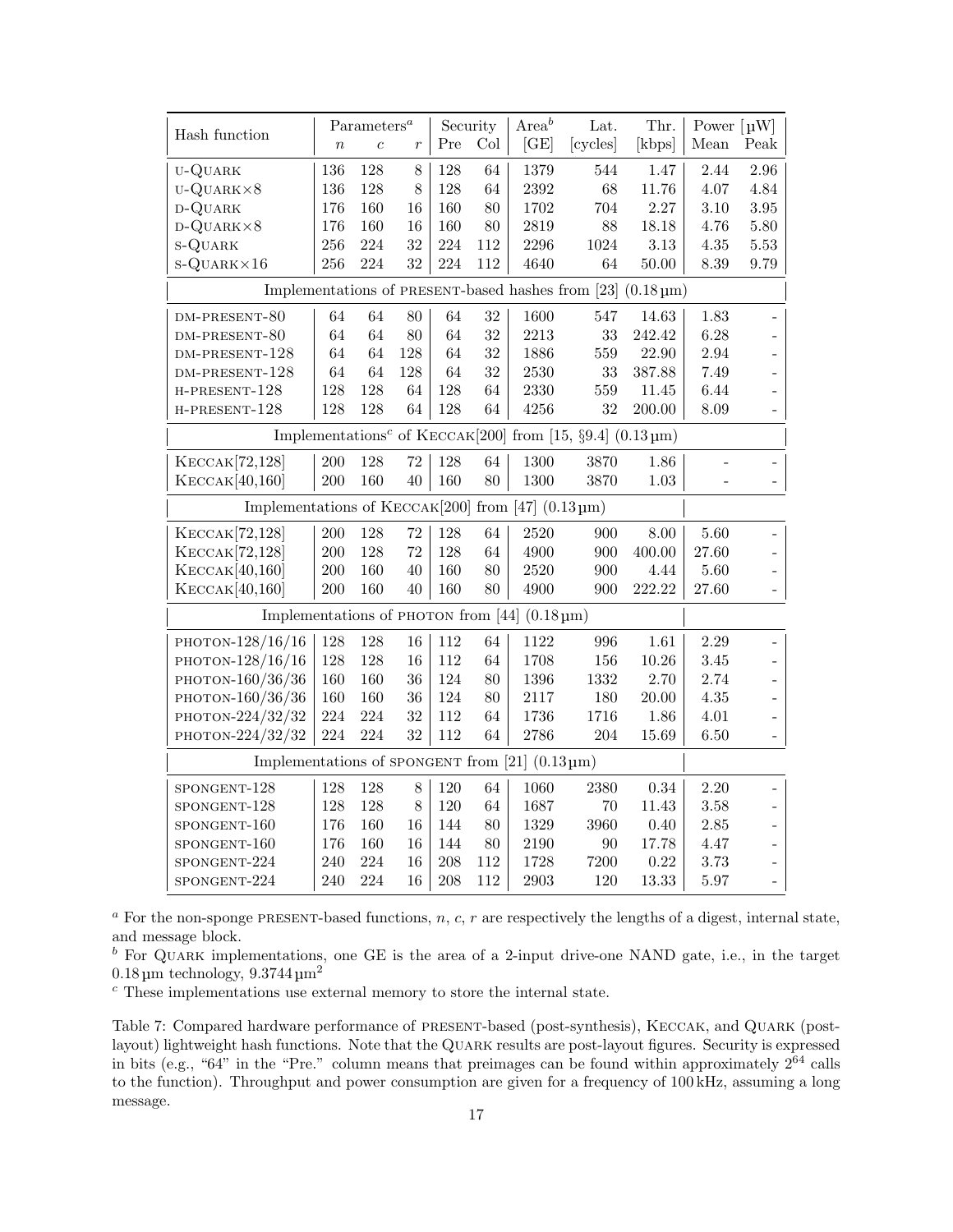| Hash function                        | Block   Area<br>[bits] | [GE]         | Lat.<br>cycles | Freq.<br>[MHz] | [Mbps]        | Thr. $\vert$ Power $\vert \mu W \vert$<br>Mean | Peak           |
|--------------------------------------|------------------------|--------------|----------------|----------------|---------------|------------------------------------------------|----------------|
| $U-QUARK\times8$<br>$D-QUARK\times8$ | 8<br>16                | 3032<br>3561 | 68<br>88       | 714<br>714     | 84.0<br>129.8 | 30.46<br>37.14                                 | 37.01<br>43.35 |
| $S-QUARK \times 16$                  | 32                     | 6220         | 64             | 714            | 357.0         | 65.34                                          | 75.27          |
| $KECCAK[r=40,c=160]^{a}$             | 40                     | 1600         | 3870           | 714            | 7.4           |                                                |                |

<sup>a</sup> This implementation uses external memory to store the internal state, and is on  $0.13 \mu$ m technology.

Table 8: Maximum-speed performances of our parallel implementations of Quark, compared with the implementation of Keccak[200] in [15].

## 6.3.2 Comparison to subsequent designs

The lightweight hash functions PHOTON and SPONGENT, which appeared after the publication of QUARK, also use a sponge construction (or a slightly modified version thereof). However they build  $P$  on highly optimized block cipher-like constructions, and seem to allow slightly more compact implementations than Quark (note however that spongent implementations were realized on 0.13 µm technology, against 0.18 µm for Quark and photon). Interestingly, each of the three functions has unique characteristics, and none seems to dominate on all aspects; for example, SPONGENT and PHOTON have slightly lower footprints, however the former has a significantly lower throughput than QUARK and PHOTON, while the latter appears to have a lower security margin.

## Acknowledgments

We would like to thank the KECCAK team for many helpful comments on a preliminary version of this article, Hidenori Kuwakado for noticing an error in the first C implementation of Quark, and the reviewers of the Journal of Cryptology for their insightful feedback.

Willi Meier is supported by the Hasler foundation www.haslerfoundation.ch under project number 08065. María Naya-Plasencia is supported by the National Competence Center in Research on Mobile Information and Communication Systems (NCCR-MICS), a center of the Swiss National Science Foundation under grant number 5005-67322, and partially by the French Agence Nationale de la Recherche through the SAPHIR2 project under Contract ANR-08-VERS-014.

## References

- [1] Gilles Van Assche. Errata for Keccak presentation. Email sent to the NIST SHA-3 mailing list on Feb 7 2011, on behalf of the Keccak team.
- [2] Jean-Philippe Aumasson, Eric Brier, Willi Meier, María Naya-Plasencia, and Thomas Peyrin. Inside the hypercube. In Colin Boyd and Juan Manuel González Nieto, editors, ACISP, volume 5594 of LNCS, pages 202–213. Springer, 2009.
- [3] Jean-Philippe Aumasson, Itai Dinur, Luca Henzen, Willi Meier, and Adi Shamir. Efficient FPGA implementations of highly-dimensional cube testers on the stream cipher Grain-128. In SHARCS, 2009.
- [4] Jean-Philippe Aumasson, Itai Dinur, Willi Meier, and Adi Shamir. Cube testers and key recovery attacks on reduced-round MD6 and Trivium. In Orr Dunkelman, editor, FSE, volume 5665 of LNCS, pages 1–22. Springer, 2009.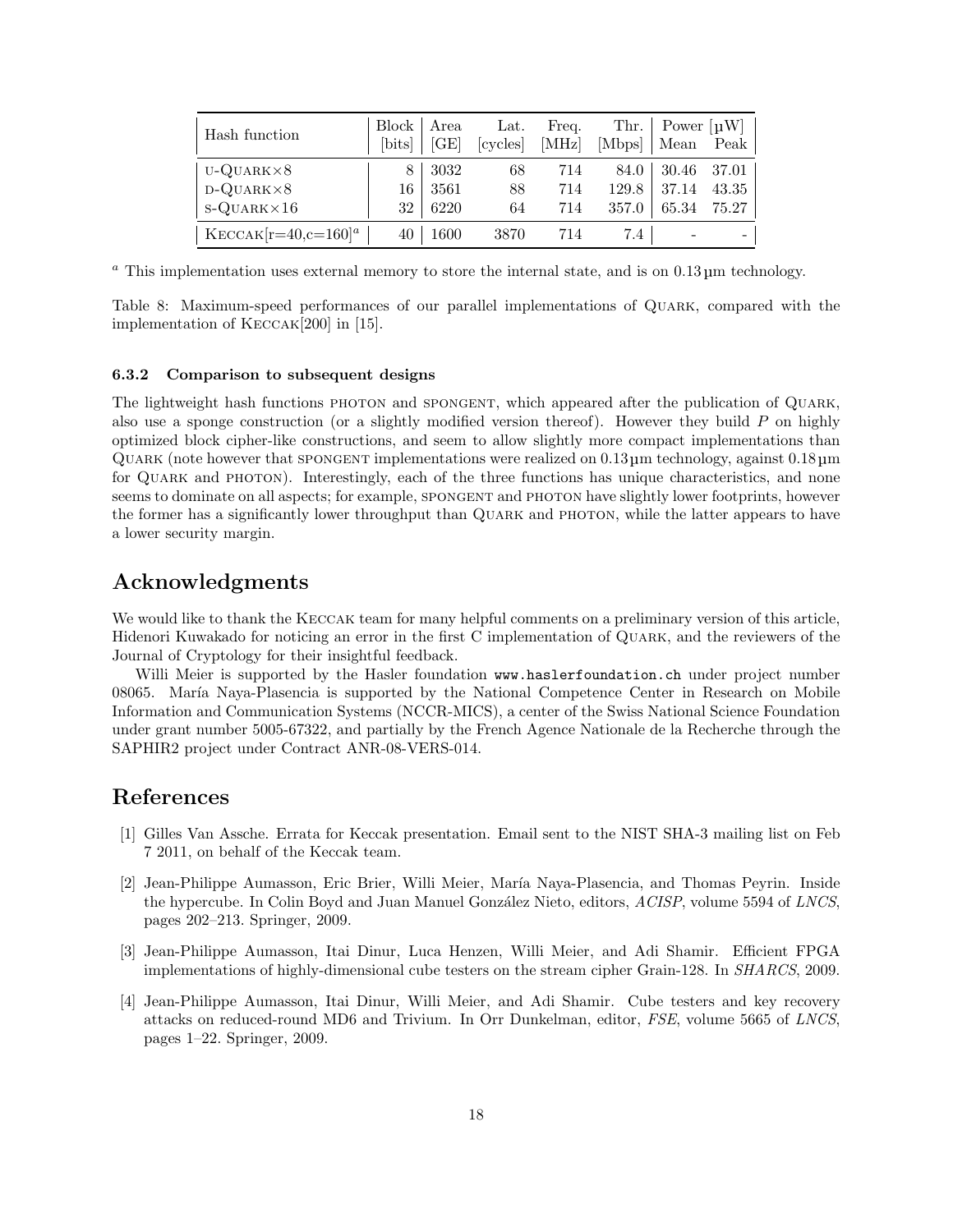- [5] Jean-Philippe Aumasson, Luca Henzen, Willi Meier, and Mar´ıa Naya-Plasencia. Quark: A lightweight hash. In Mangard and Standaert [52], pages 1–15.
- [6] Gregory V. Bard, Nicolas Courtois, Jorge Nakahara, Pouyan Sepehrdad, and Bingsheng Zhang. Algebraic, AIDA/cube and side channel analysis of KATAN family of block ciphers. In Gong and Gupta [40], pages 176–196.
- [7] Mihir Bellare and Thomas Ristenpart. Multi-property-preserving hash domain extension and the EMD transform. In Xuejia Lai and Kefei Chen, editors, ASIACRYPT, volume 4284 of LNCS, pages 299–314. Springer, 2006.
- [8] Markus Bernet, Luca Henzen, Hubert Kaeslin, Norbert Felber, and Wolfgang Fichtner. Hardware implementations of the SHA-3 candidates Shabal and CubeHash. In CT-MWSCAS. IEEE, 2009.
- [9] Daniel J. Bernstein. CubeHash appendix: complexity of generic attacks. Submission to NIST, 2008. http://cubehash.cr.yp.to/submission/generic.pdf.
- [10] Daniel J. Bernstein. CubeHash parameter tweak: 16 times faster, 2009. http://cubehash.cr.yp.to/submission/tweak.pdf.
- [11] Daniel J. Bernstein. CubeHash specification (2.B.1). Submission to NIST (Round 2), 2009. http://cubehash.cr.yp.to/submission2/spec.pdf.
- [12] Guido Bertoni, Joan Daemen, Michaël Peeters, and Gilles Van Assche. Sponge functions. http://sponge.noekeon.org/SpongeFunctions.pdf.
- [13] Guido Bertoni, Joan Daemen, Michaël Peeters, and Gilles Van Assche. RADIOGATÚN, a belt-and-mill hash function. Second NIST Cryptographic Hash Function Workshop, 2006. http://radiogatun.noekeon.org/.
- [14] Guido Bertoni, Joan Daemen, Michaël Peeters, and Gilles Van Assche. On the indifferentiability of the sponge construction. In Nigel P. Smart, editor, EUROCRYPT, volume 4965 of LNCS, pages 181–197. Springer, 2008.
- [15] Guido Bertoni, Joan Daemen, Michaël Peeters, and Gilles Van Assche. Keccak sponge function family main document (version 2.1). Submission to NIST (Round 2), 2010. http://keccak.noekeon.org/Keccak-main-2.1.pdf.
- [16] Guido Bertoni, Joan Daemen, Michaël Peeters, and Gilles Van Assche. Sponge-based pseudo-random number generators. In Mangard and Standaert [52], pages 33–47.
- [17] Guido Bertoni, Joan Daemen, Michaël Peeters, and Gilles Van Assche. Duplexing the sponge: singlepass authenticated encryption and other applications. Cryptology ePrint Archive, Report 2011/499, 2011.
- [18] Guido Bertoni, Joan Daemen, Michaël Peeters, and Gilles Van Assche. On the security of the keyed sponge construction. In *ECRYPT Symmetric Key Encryption Workshop 2011*, 2011. Available at http://skew2011.mat.dtu.dk/.
- [19] Eli Biham and Orr Dunkelman. A framework for iterative hash functions HAIFA. Cryptology ePrint Archive, Report 2007/278, 2007.
- [20] Alex Biryukov and David Wagner. Slide attacks. In Lars Knudsen, editor, FSE, volume 1636 of LNCS, pages 245–259. Springer, 1999.
- [21] Andrey Bogdanov, Miroslav Knezevic, Gregor Leander, Deniz Toz, Kerem Varici, and Ingrid Verbauwhede. SPONGENT: A lightweight hash function. In Bart Preneel and Tsuyoshi Takagi, editors, CHES, volume 6917 of LNCS, pages 312–325. Springer, 2011.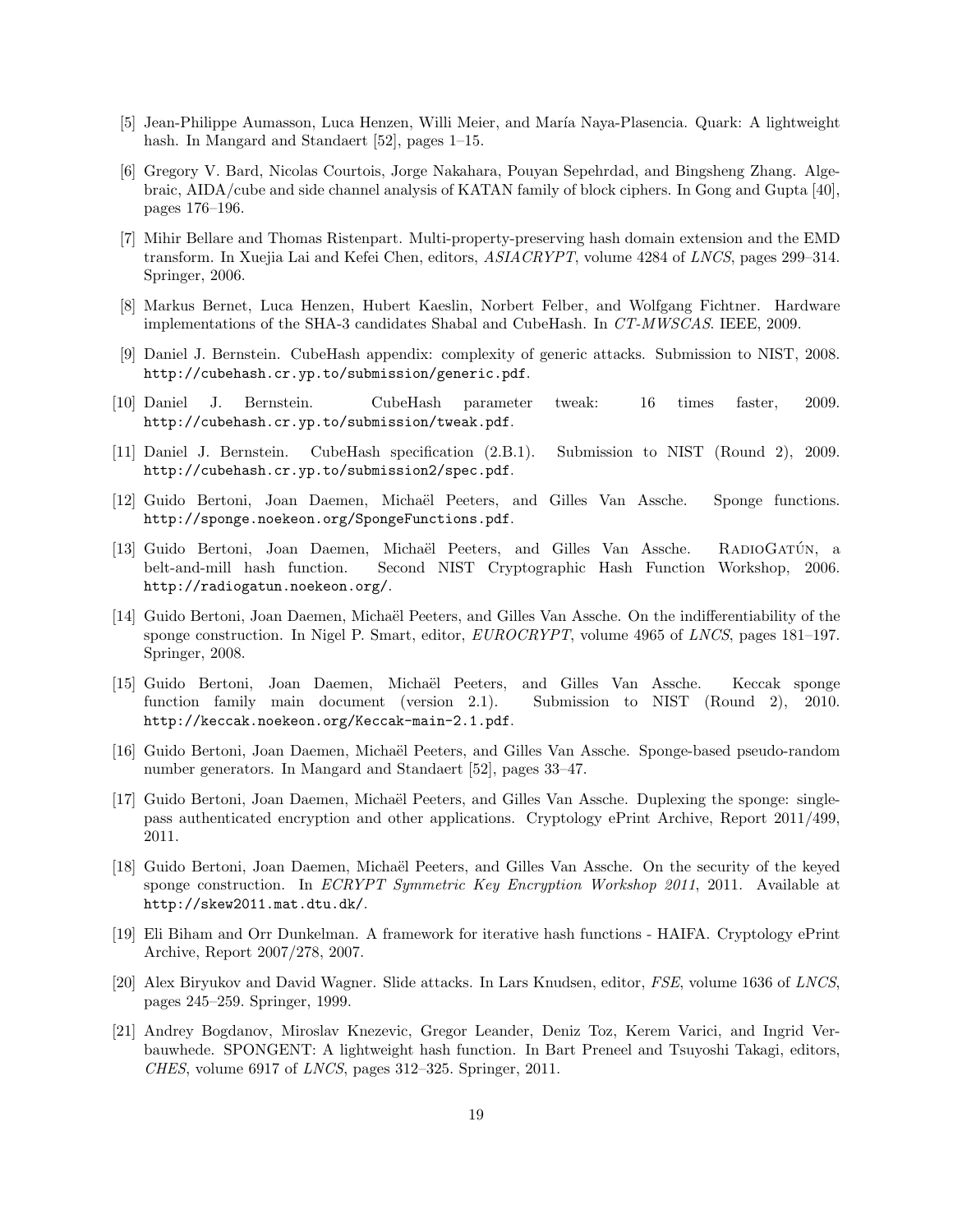- [22] Andrey Bogdanov, Lars R. Knudsen, Gregor Leander, Christof Paar, Axel Poschmann, Matthew J. B. Robshaw, Yannick Seurin, and C. Vikkelsoe. PRESENT: An ultra-lightweight block cipher. In Pascal Paillier and Ingrid Verbauwhede, editors, CHES, volume 4727 of LNCS, pages 450–466. Springer, 2007.
- [23] Andrey Bogdanov, Gregor Leander, Christof Paar, Axel Poschmann, Matthew J. B. Robshaw, and Yannick Seurin. Hash functions and RFID tags: Mind the gap. In Elisabeth Oswald and Pankaj Rohatgi, editors, CHES, volume 5154 of LNCS, pages 283–299. Springer, 2008.
- [24] Andrey Bogdanov and Christian Rechberger. A 3-subset meet-in-the-middle attack: Cryptanalysis of the lightweight block cipher KTANTAN. Cryptology ePrint Archive, Report 2010/532, 2010. Full version of [25].
- [25] Andrey Bogdanov and Christian Rechberger. A 3-subset meet-in-the-middle attack: Cryptanalysis of the lightweight block cipher KTANTAN. In Alex Biryukov, Guang Gong, and Douglas R. Stinson, editors, Selected Areas in Cryptography, volume 6544 of LNCS, pages 229–240. Springer, 2010.
- [26] Christophe De Cannière, Orr Dunkelman, and Miroslav Knezevic. KATAN and KTANTAN a family of small and efficient hardware-oriented block ciphers. In Clavier and Gaj [30], pages 272–288.
- [27] Christophe De Cannière, Özgül Kücük, and Bart Preneel. Analysis of Grain's initialization algorithm. In SASC 2008, 2008.
- [28] Christophe De Cannière and Bart Preneel. Trivium. In New Stream Cipher Designs, volume 4986 of LNCS, pages 84–97. Springer, 2008.
- [29] Joo Yeon Cho. Linear cryptanalysis of reduced-round PRESENT. In Josef Pieprzyk, editor, CT-RSA, volume 5985 of LNCS, pages 302–317. Springer, 2010.
- [30] Christophe Clavier and Kris Gaj, editors. Cryptographic Hardware and Embedded Systems CHES 2009, 11th International Workshop, Lausanne, Switzerland, September 6-9, 2009, Proceedings, volume 5747 of LNCS. Springer, 2009.
- [31] Jean-Sébastien Coron, Yevgeniy Dodis, Cécile Malinaud, and Prashant Puniya. Merkle-Damgård revisited: How to construct a hash function. In Victor Shoup, editor, CRYPTO, volume 3621 of LNCS, pages 430–448. Springer, 2005.
- [32] Itai Dinur, Tim G¨uneysu, Christof Paar, Adi Shamir, and Ralf Zimmermann. An experimentally verified attack on full Grain-128 using dedicated reconfigurable hardware. Cryptology ePrint Archive, Report 2011/282, 2011. to appear at Asiacrypt 2011.
- [33] Itai Dinur and Adi Shamir. Cube attacks on tweakable black box polynomials. In Antoine Joux, editor, EUROCRYPT, volume 5479 of LNCS, pages 278–299. Springer, 2009.
- [34] Itai Dinur and Adi Shamir. Breaking Grain-128 with dynamic cube attacks. Cryptology ePrint Archive, Report 2010/570, 2010.
- [35] Håkan Englund, Thomas Johansson, and Meltem Sönmez Turan. A framework for chosen IV statistical analysis of stream ciphers. In K. Srinathan, C. Pandu Rangan, and Moti Yung, editors, INDOCRYPT, volume 4859 of LNCS, pages 268–281. Springer, 2007.
- [36] Martin Feldhofer and Christian Rechberger. A case against currently used hash functions in RFID protocols. In Robert Meersman, Zahir Tari, and Pilar Herrero, editors, OTM Workshops (1), volume 4277 of LNCS, pages 372–381. Springer, 2006.
- [37] Martin Feldhofer and Johannes Wolkerstorfer. Strong crypto for RFID tags a comparison of low-power hardware implementations. In *ISCAS*, pages 1839–1842. IEEE, 2007.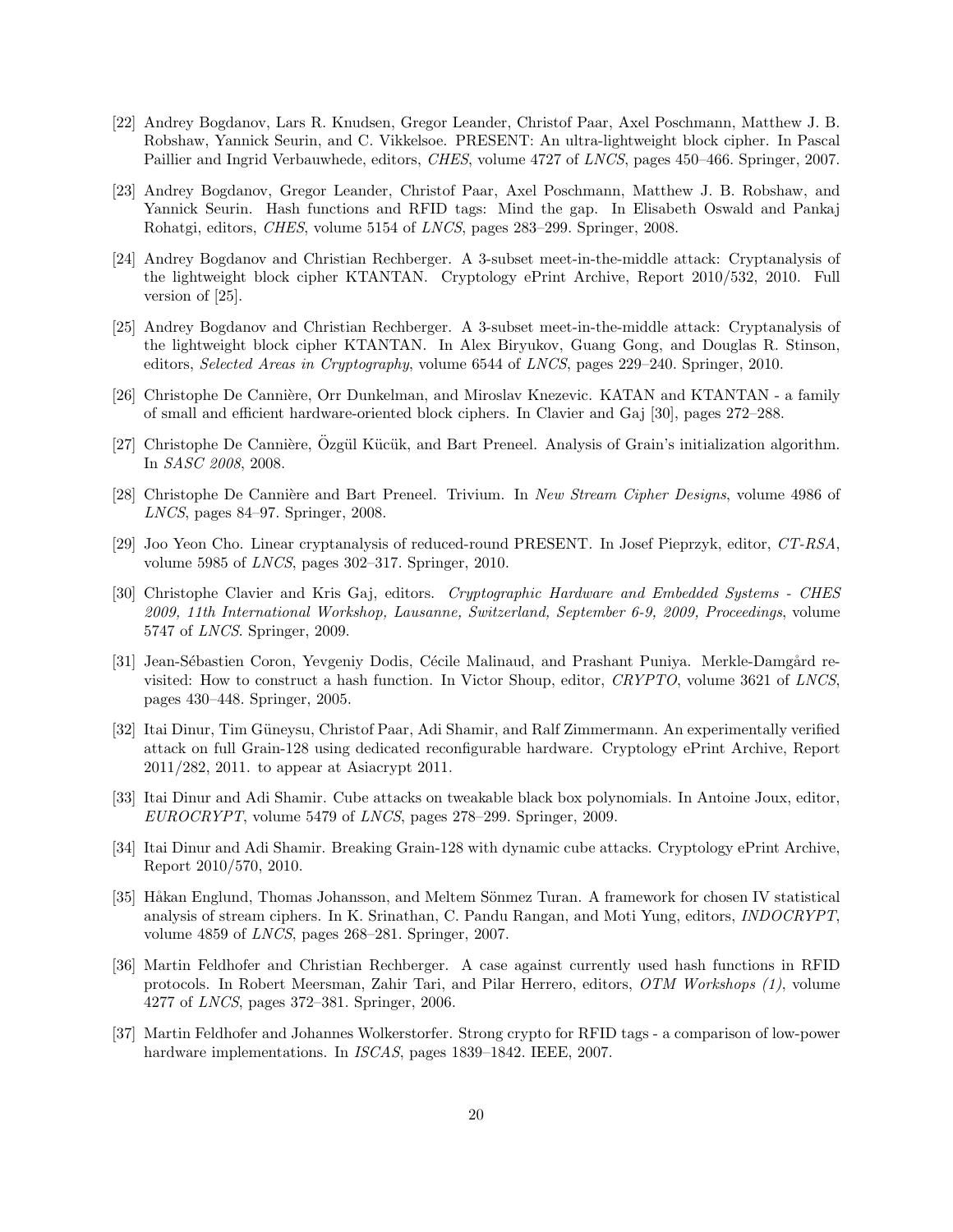- [38] Wieland Fischer, Berndt M. Gammel, Oliver Kniffler, and Joachim Velten. Differential power analysis of stream ciphers. In SASC 2007, 2007.
- [39] Pierre-Alain Fouque, Gaëtan Leurent, Denis Réal, and Frédéric Valette. Practical electromagnetic template attack on HMAC. In Clavier and Gaj [30], pages 66–80.
- [40] Guang Gong and Kishan Chand Gupta, editors. Progress in Cryptology INDOCRYPT 2010 11th International Conference on Cryptology in India, Hyderabad, India, December 12-15, 2010. Proceedings, volume 6498 of LNCS. Springer, 2010.
- [41] Tim Good and Mohammed Benaissa. Hardware performance of eSTREAM phase-III stream cipher candidates. In SASC, 2008.
- [42] Martin Ågren, Martin Hell, Thomas Johansson, and Willi Meier. A new version of Grain-128 with authentication. In *ECRYPT Symmetric Key Encryption Workshop 2011*, 2011. Available at http://skew2011.mat.dtu.dk/.
- [43] Jian Guo, Thomas Peyrin, and Axel Poschmann. The PHOTON family of lightweight hash functions. In Phillip Rogaway, editor, CRYPTO, volume 6841 of LNCS, pages 222–239. Springer, 2011.
- [44] Jian Guo, Thomas Peyrin, and Axel Poschmann. The PHOTON family of lightweight hash functions. Available on https://sites.google.com/site/photonhashfunction/, 2011. Full version of [43].
- [45] Martin Hell, Thomas Johansson, Alexander Maximov, and Willi Meier. A stream cipher proposal: Grain-128. In IEEE International Symposium on Information Theory (ISIT 2006), 2006.
- [46] Martin Hell, Thomas Johansson, and Willi Meier. Grain: a stream cipher for constrained environments. IJWMC, 2(1):86–93, 2007.
- [47] Elif Bilge Kavun and Tolga Yalcin. A lightweight implementation of Keccak hash function for radiofrequency identification applications. In Siddika Berna Ors Yalcin, editor, RFIDSec, volume 6370 of LNCS, pages 258–269. Springer, 2010.
- [48] John Kelsey and Tadayoshi Kohno. Herding hash functions and the Nostradamus attack. In Serge Vaudenay, editor, EUROCRYPT, volume 4004 of LNCS, pages 183–200. Springer, 2006.
- [49] Simon Knellwolf, Willi Meier, and Mar´ıa Naya-Plasencia. Conditional differential cryptanalysis of NLFSR-based cryptosystems. In Masayuki Abe, editor, ASIACRYPT, volume 6477 of LNCS, pages 130–145. Springer, 2010.
- [50] Simon Knellwolf, Willi Meier, and María Naya-Plasencia. Conditional differential cryptanalysis of Trivium and KATAN. In Selected Areas in Cryptography, 2011. to appear.
- [51] Yuseop Lee, Kitae Jeong, Jaechul Sung, and Seokhie Hong. Related-key chosen IV attacks on Grain-v1 and Grain-128. In Yi Mu, Willy Susilo, and Jennifer Seberry, editors, ACISP, volume 5107 of LNCS, pages 321–335. Springer, 2008.
- [52] Stefan Mangard and François-Xavier Standaert, editors. Cryptographic Hardware and Embedded Systems, CHES 2010, 12th International Workshop, Santa Barbara, CA, USA, August 17-20, 2010. Proceedings, volume 6225 of LNCS. Springer, 2010.
- [53] Robert P. McEvoy, Michael Tunstall, Colin C. Murphy, and William P. Marnane. Differential power analysis of HMAC based on SHA-2, and countermeasures. In Sehun Kim, Moti Yung, and Hyung-Woo Lee, editors, WISA, volume 4867 of LNCS, pages 317–332. Springer, 2007.
- [54] NIST. Cryptographic hash algorithm competition. http://www.nist.gov/hash-competition.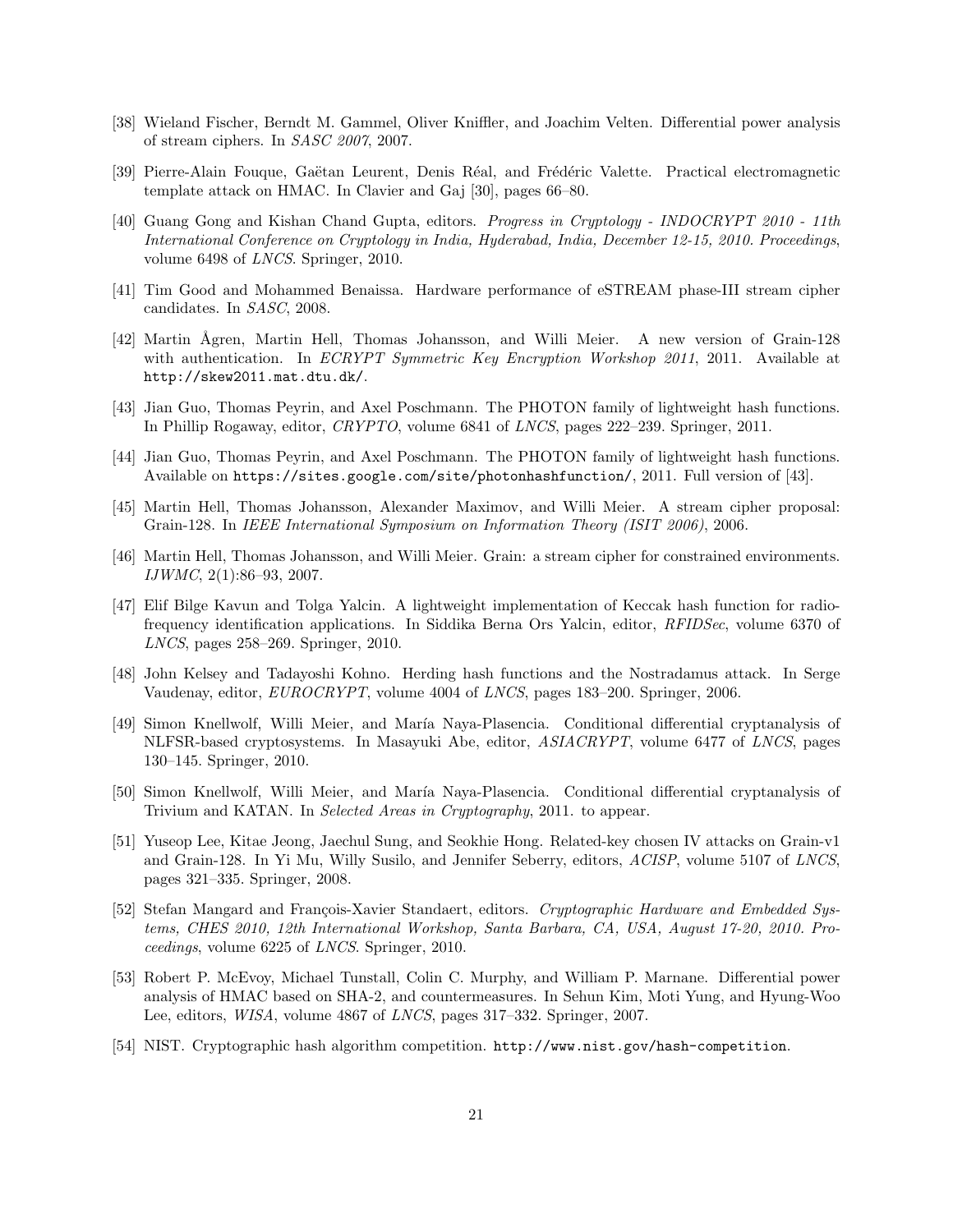- [55] Maire O'Neill. Low-cost SHA-1 hash function architecture for RFID tags. In Workshop on RFID Security RFIDsec, 2008.
- [56] Mathieu Renauld and Franois-Xavier Standaert. Combining algebraic and side-channel cryptanalyysis against block ciphers. In 30th Symposium on Information Theory in the Benelux, pages 97–104, 2009. http://www.dice.ucl.ac.be/∼fstandae/68.pdf.
- [57] Markku-Juhani Olavi Saarinen. Chosen-IV statistical attacks on eStream ciphers. In Manu Malek, Eduardo Fernández-Medina, and Javier Hernando, editors, SECRYPT, pages 260–266. INSTICC Press, 2006.
- [58] Palash Sarkar and Subhamoy Maitra. Construction of nonlinear boolean functions with important cryptographic properties. In Bart Preneel, editor, EUROCRYPT, volume 1807 of LNCS, pages 485– 506. Springer, 2000.
- [59] Adi Shamir. SQUASH a new MAC with provable security properties for highly constrained devices such as RFID tags. In Kaisa Nyberg, editor, FSE, volume 5086 of LNCS, pages 144–157. Springer, 2008.
- [60] Paul Stankovski. Greedy distinguishers and nonrandomness detectors. In Gong and Gupta [40], pages 210–226.
- [61] Lei Wei, Christian Rechberger, Jian Guo, Hongjun Wu, Huaxiong Wang, and San Ling. Improved meetin-the-middle cryptanalysis of KTANTAN (poster). In Udaya Parampalli and Philip Hawkes, editors, ACISP, volume 6812 of LNCS, pages 433–438. Springer, 2011.
- [62] Hirotaka Yoshida, Dai Watanabe, Katsuyuki Okeya, Jun Kitahara, Hongjun Wu, Ozgul Kucuk, and Bart Preneel. MAME: A compression function with reduced hardware requirements. In ECRYPT Hash Workshop 2007, 2007.

## A Initial states

The initial states of each instance of Quark are chosen as the first bits of their SHA-256 digest (e.g., u-Quark's initial state corresponds to the first 136 bits of SHA-256("u-quark")). The hexadecimal values below present the IV from  $s_0$  to  $s_{b-1}$  (cf. §3.2). That is, the initial state of u-QUARK has  $X_0 = 1, X_1 =$  $1, X_2 = 0, X_3 = 1$ , which corresponds to the first hexadecimal digit D (1101 in binary).

u-Quark: D8DACA44414A099719C80AA3AF065644DB

d-Quark: CC6C4AB7D11FA9BDF6EEDE03D87B68F91BAA706C20E9

s-Quark: 397251CEE1DE8AA73EA26250C6D7BE128CD3E79DD718C24B8A19D09C2492DA5D

## B Test values

Using the same endianness convention as in  $\S$ A, we give below the intermediate values of the internal state when hashing the empty message (that is, after padding, the blocks 80, 8000, 80000000 for U-QUARK to s-Quark).

## u-Quark

Initial state after XOR with the message block 80: D8DACA44414A099719C80AA3AF0656445B

State after applying the only permutation of the absorbing phase: 9A03A9DEFBB9ED3867DAB18EC039276212

States after each permutation of the squeezing phase: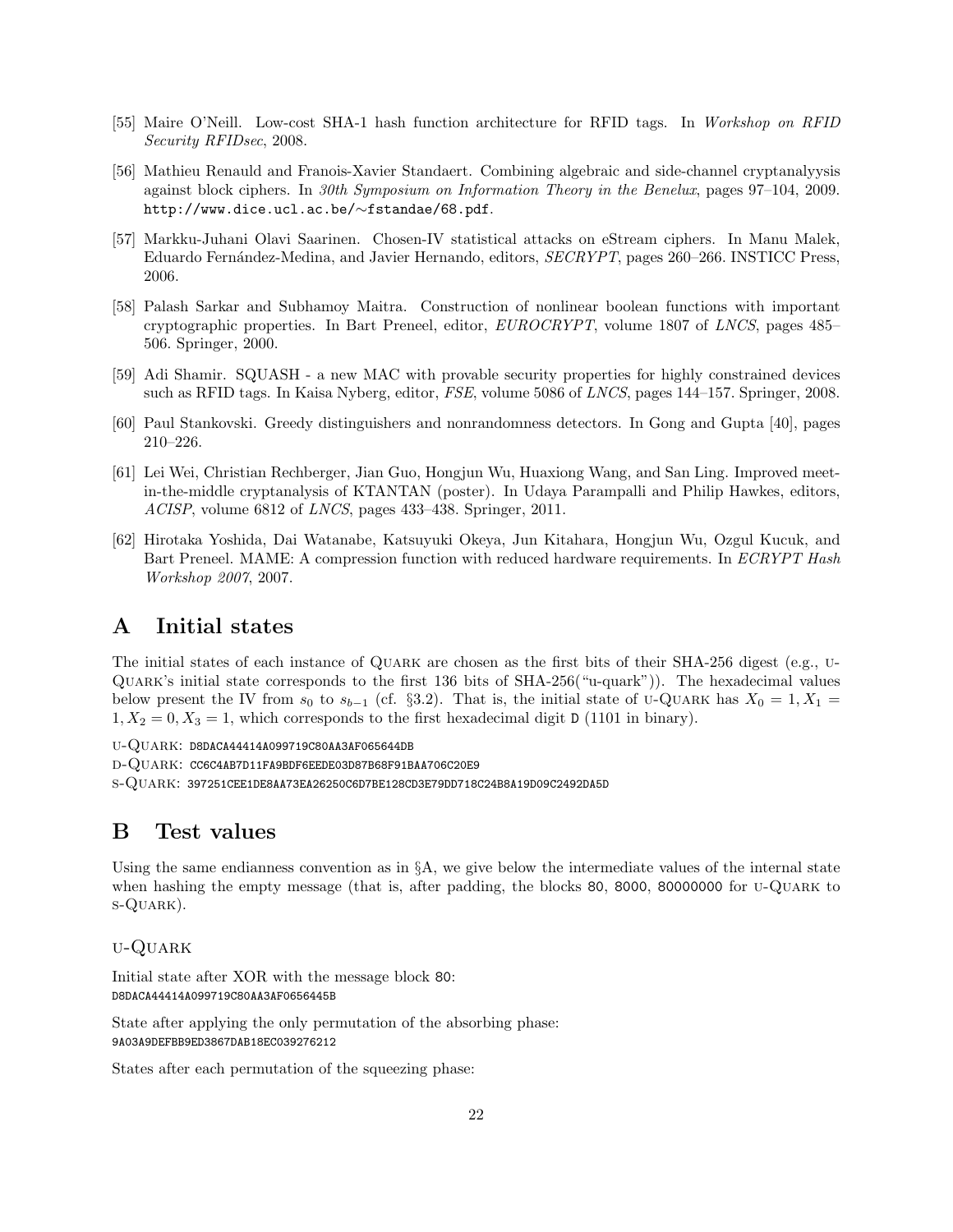4C983B073679AD44498C7DED5B5A3EC16B CD18A9431D86D59100F114398B45869375 DE2DA1946E4D047A641F31EF8A884E13BC 61A3BF954EC85422ADAF58349D485D2CAB A526ABB27ABD03661D3E04876FCB7B6423 C47103489721DEF7E7F67F6952F4180A14 FA5671E806083DB70885867946CE0BC947 25C149CA3418D1F86FDC4A195827174250 47A44A6590C7A05B8A3B641B262ECB2ED0 FE3D800B292D9DC5E766BAFD9F1CD36A8B DC21EF190455FD30B84F8012ACC03E72A3 865D7978420A74F7F1901C7724F97FE013 50C180B068D3CD04CE25F1DDAB868E9DBB 62347472491643FABB8051344C4CA38CD8 89C3B410F2EBE58E8CCC9AB056A5E50A00

Digest returned: 126B75BCAB23144750D08BA313BBD800A4

## d-Quark

Initial state after XOR with the message block 8000: CC6C4AB7D11FA9BDF6EEDE03D87B68F91BAA706CA0E9

State after applying the only permutation of the absorbing phase: E1AFDDED75F72D33AE3F60D3A1A9E9FA759AC6F082C7

States after each permutation of the squeezing phase: D013143E679FAEC7A2B6EB458498FED5DC498145F380 7D9E93000F8A30236E8FD3E85BE3C096705E2FD6E231 FC595197C3415152DB7FF0E246CD4AB92E98D3C2578E FA0E4CF5390554A0841F15310C908C4066F8CF162FF4 9498279CAA9AC4C293245DB08CA40BAF61FB32EFC2A4 ADAD6159EAB1656B022A4B06E4454A4B025426B302E1 D30C6F301AD93B8A07E212732B7B6C7B0DA1FDC38BF3 12F7B39AFC823FB430892B89D0F6CBAADF36A46C7AEA 0D6B4D0554F5F343BCB26AAC85CC8019BC486AF88477

Digest returned: 82C7F380E231578E2FF4C2A402E18BF37AEA8477298D

## s-Quark

Initial state after XOR with the message block 80000000: 397251CEE1DE8AA73EA26250C6D7BE128CD3E79DD718C24B8A19D09CA492DA5D

State after applying the only permutation of the absorbing phase: 3D63F54100A7BC5135692F3BDE1563F7998A6965FE6D26AB40262D2003256214

States after each permutation of the squeezing phase: 12603448212FCAF31D611E986F6C9C10C42E1DD79D91B74407ECE15AB92E811C FFDBEED704CC5D6BE6CCF7E32A9F563278DAA52D38C870588E84DBEA321AE86B 5804FEAD1E4357EC99D9B6D98624F4F649A9FAF384C434D7C79988A0AB4B0E7A 3B2EFFC05882C5BCA5A191FD20945445AC1C1A660B1B8FAD0F746670E9C22C42 7B2184B713EE554B914D66447D76F725340199622EE4F768069F2C07882FCCDE